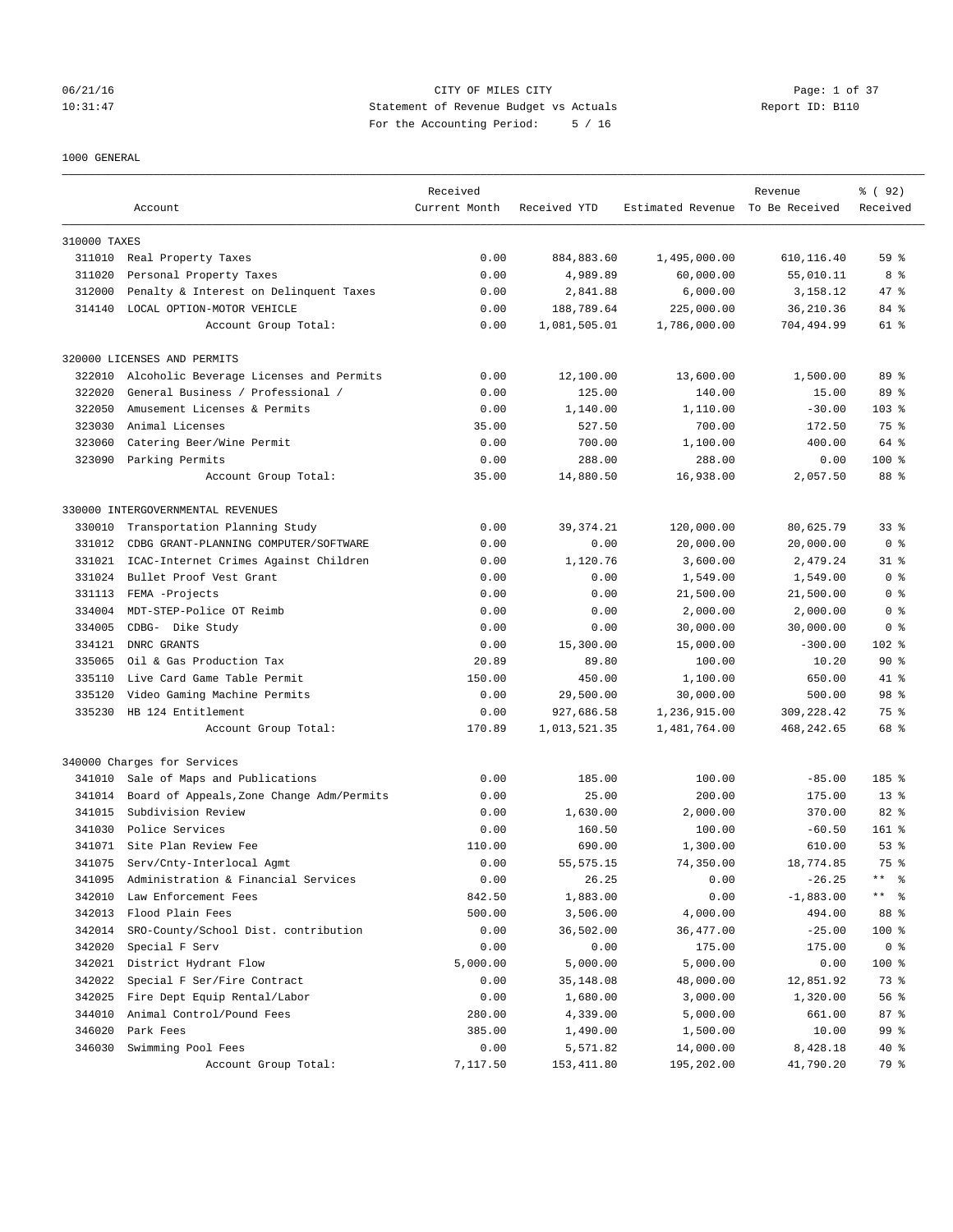# 06/21/16 CITY OF MILES CITY Page: 2 of 37 10:31:47 Statement of Revenue Budget vs Actuals Report ID: B110 For the Accounting Period: 5 / 16

1000 GENERAL

|        |                                   | Received      |              |                   | Revenue        | % (92)                       |
|--------|-----------------------------------|---------------|--------------|-------------------|----------------|------------------------------|
|        | Account                           | Current Month | Received YTD | Estimated Revenue | To Be Received | Received                     |
|        | 350000 FINES AND FORFEITURES      |               |              |                   |                |                              |
| 351030 | Fines/Surcharges/etc              | 13,369.33     | 175,799.78   | 200,000.00        | 24,200.22      | 88 %                         |
| 351031 | Adm Fees (Court)                  | 1,330.00      | 17,428.00    | 25,000.00         | 7,572.00       | 70 %                         |
| 351035 | Animal Control Court Revenue      | 362.00        | 6, 515.00    | 7,500.00          | 985.00         | 87%                          |
|        | Account Group Total:              | 15,061.33     | 199,742.78   | 232,500.00        | 32,757.22      | 86 <sup>8</sup>              |
|        | 360000 MISCELLANEOUS REVENUE      |               |              |                   |                |                              |
| 361005 | MidRivers Franchise Fees          | 0.00          | 98,936.54    | 95,000.00         | $-3,936.54$    | $104$ %                      |
| 361010 | Land Rental                       | 100.00        | 32,462.66    | 32,000.00         | $-462.66$      | $101$ %                      |
| 361020 | Building Rentals                  | 1,349.99      | 14,849.89    | 16,100.00         | 1,250.11       | $92$ $%$                     |
| 362020 | MISC REVENUE                      | 0.00          | 20,871.30    | 4,000.00          | $-16,871.30$   | $522$ %                      |
| 362022 | Health Ins-MMIA Emp Benefits Prog | $-1, 280.94$  | 4,505.36     | 0.00              | $-4,505.36$    | $\star\star$<br>- ৡ          |
| 365000 | Contributions and Donations       | 500.00        | 2,425.00     | 1,000.00          | $-1, 425.00$   | $243$ %                      |
| 365012 | Swimming Lessions                 | 0.00          | 420.00       | 0.00              | $-420.00$      | $\star$ $\star$<br>- 옹       |
| 365013 | Shop With A Cop                   | 0.00          | 6,170.00     | 5,000.00          | $-1, 170.00$   | $123$ %                      |
| 365014 | Denton Field Project/2015         | 10,000.00     | 21, 378.73   | 0.00              | $-21, 378.73$  | $\star\star$<br>ွေ           |
| 365015 | Florence Stacy Foundation         | 0.00          | 8,729.65     | 0.00              | $-8,729.65$    | $\star$ $\star$<br>$\approx$ |
| 365016 | Milwaukee Park                    | 0.00          | 2.000.00     | 0.00              | $-2.000.00$    | $\star$ $\star$<br>$\approx$ |
| 365040 | DONATIONS-FIRE/AMB                | 0.00          | 370.00       | 0.00              | $-370.00$      | $\star$ $\star$<br>- 옹       |
| 366040 | Misc.-BHS                         | 800.00        | 800.00       | 800.00            | 0.00           | 100 <sub>8</sub>             |
| 366050 | Sale of Junk/Salvage-PD cars      | 0.00          | 2,885.00     | 1,000.00          | $-1,885.00$    | 289 %                        |
| 367000 | Sale of Junk or Salvage           | 0.00          | 1,100.00     | 0.00              | $-1,100.00$    | $***$ 2                      |
|        | Account Group Total:              | 11,469.05     | 217,904.13   | 154,900.00        | $-63,004.13$   | 141 %                        |
|        | 370000 INVESTMENT EARNINGS        |               |              |                   |                |                              |
|        | 371010 Investment Earnings        | 0.00          | 2,088.32     | 1,600.00          | $-488.32$      | $131*$                       |
|        | Account Group Total:              | 0.00          | 2,088.32     | 1,600.00          | $-488.32$      | $131$ %                      |
|        | 380000 OTHER FINANCING SOURCES    |               |              |                   |                |                              |
| 383000 | Interfund Operating Transfer      | 25, 162.58    | 392, 334.15  | 562,194.00        | 169,859.85     | 70 %                         |
|        | Account Group Total:              | 25, 162.58    | 392, 334.15  | 562,194.00        | 169,859.85     | 70 %                         |
|        | Fund Total:                       | 59,016.35     | 3,075,388.04 | 4,431,098.00      | 1,355,709.96   | 69 %                         |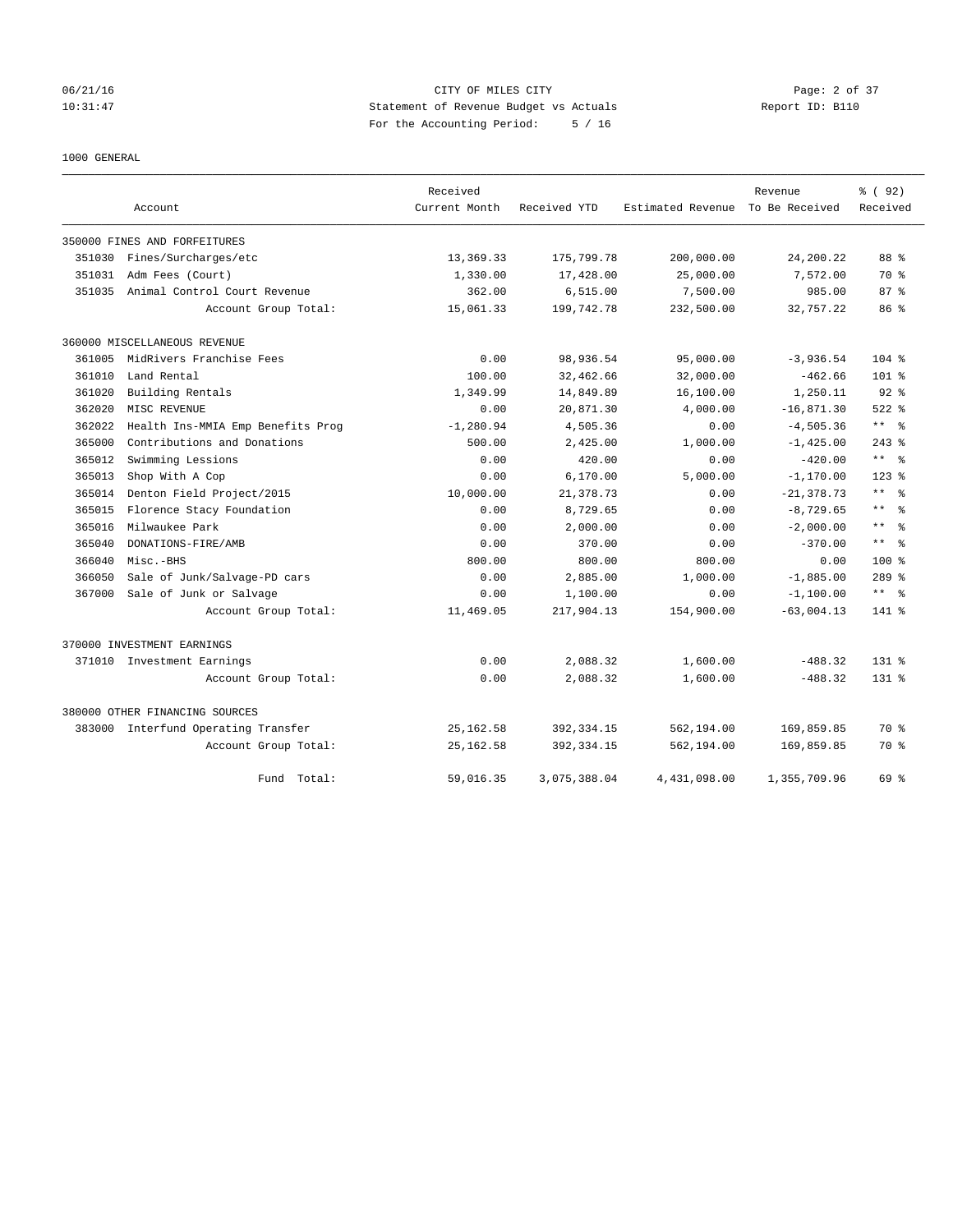# 06/21/16 CITY OF MILES CITY Page: 3 of 37 10:31:47 Statement of Revenue Budget vs Actuals Report ID: B110 For the Accounting Period: 5 / 16

2220 LIBRARY

|        |                                   | Received      |              |                   | Revenue        | 8 (92)                  |
|--------|-----------------------------------|---------------|--------------|-------------------|----------------|-------------------------|
|        | Account                           | Current Month | Received YTD | Estimated Revenue | To Be Received | Received                |
|        | 340000 Charges for Services       |               |              |                   |                |                         |
| 341075 | Serv/Cnty-Interlocal Agmt         | 0.00          | 0.00         | 39,023.00         | 39,023.00      | 0 <sup>8</sup>          |
| 346070 | Library Fees                      | 289.30        | 2,390.55     | 4,000.00          | 1,609.45       | 60 %                    |
| 346074 | Book Sales                        | 29.40         | 308.00       | 400.00            | 92.00          | 77.8                    |
|        | Account Group Total:              | 318.70        | 2,698.55     | 43, 423.00        | 40,724.45      | 6 %                     |
|        | 360000 MISCELLANEOUS REVENUE      |               |              |                   |                |                         |
| 365035 | Donation-Library Board of Trustee | 0.00          | 6,127.06     | 0.00              | $-6, 127.06$   | $***$ $=$ $\frac{6}{5}$ |
|        | Account Group Total:              | 0.00          | 6,127.06     | 0.00              | $-6.127.06$    | $\star\star$<br>- 옹     |
|        | 380000 OTHER FINANCING SOURCES    |               |              |                   |                |                         |
| 383000 | Interfund Operating Transfer      | 24,144.92     | 265, 427.45  | 289,739.00        | 24, 311.55     | $92$ $%$                |
|        | Account Group Total:              | 24, 144.92    | 265, 427.45  | 289,739.00        | 24, 311.55     | $92$ $%$                |
|        | Total:<br>Fund                    | 24, 463.62    | 274, 253.06  | 333,162.00        | 58,908.94      | 82%                     |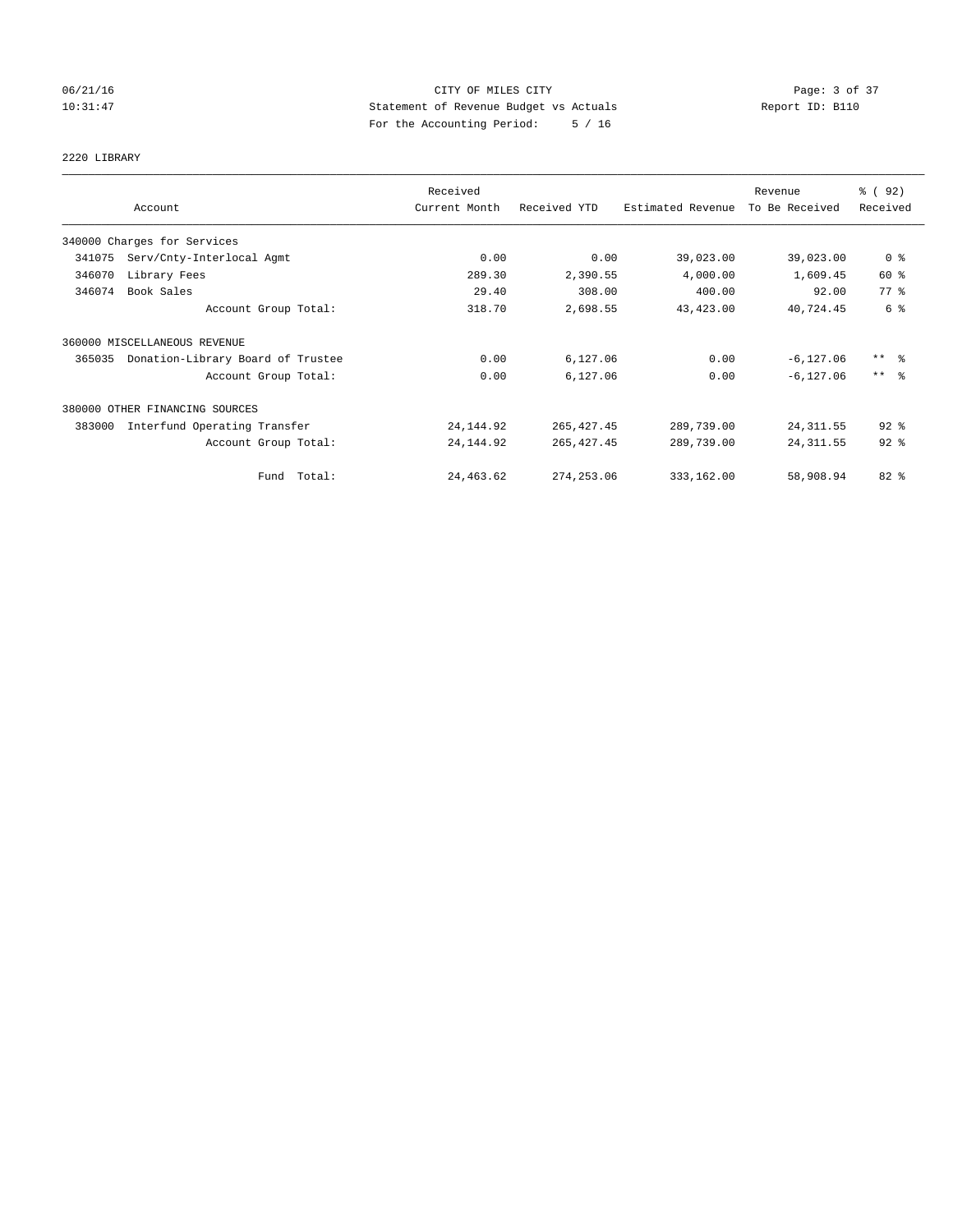# 06/21/16 CITY OF MILES CITY Page: 4 of 37 10:31:47 Statement of Revenue Budget vs Actuals Report ID: B110 For the Accounting Period: 5 / 16

2260 EMERGENCY DISASTER

|              | Account                                | Received<br>Current Month | Received YTD | Estimated Revenue To Be Received | Revenue  | 8 (92)<br>Received   |
|--------------|----------------------------------------|---------------------------|--------------|----------------------------------|----------|----------------------|
| 310000 TAXES |                                        |                           |              |                                  |          |                      |
| 312000       | Penalty & Interest on Delinquent Taxes | 0.00                      | 27.08        | 0.00                             | $-27.08$ | $***$ %              |
|              | Account Group Total:                   | 0.00                      | 27.08        | 0.00                             | $-27.08$ | $***$ $\frac{6}{10}$ |
|              | Fund Total:                            | 0.00                      | 27.08        | 0.00                             | $-27.08$ | $***$ %              |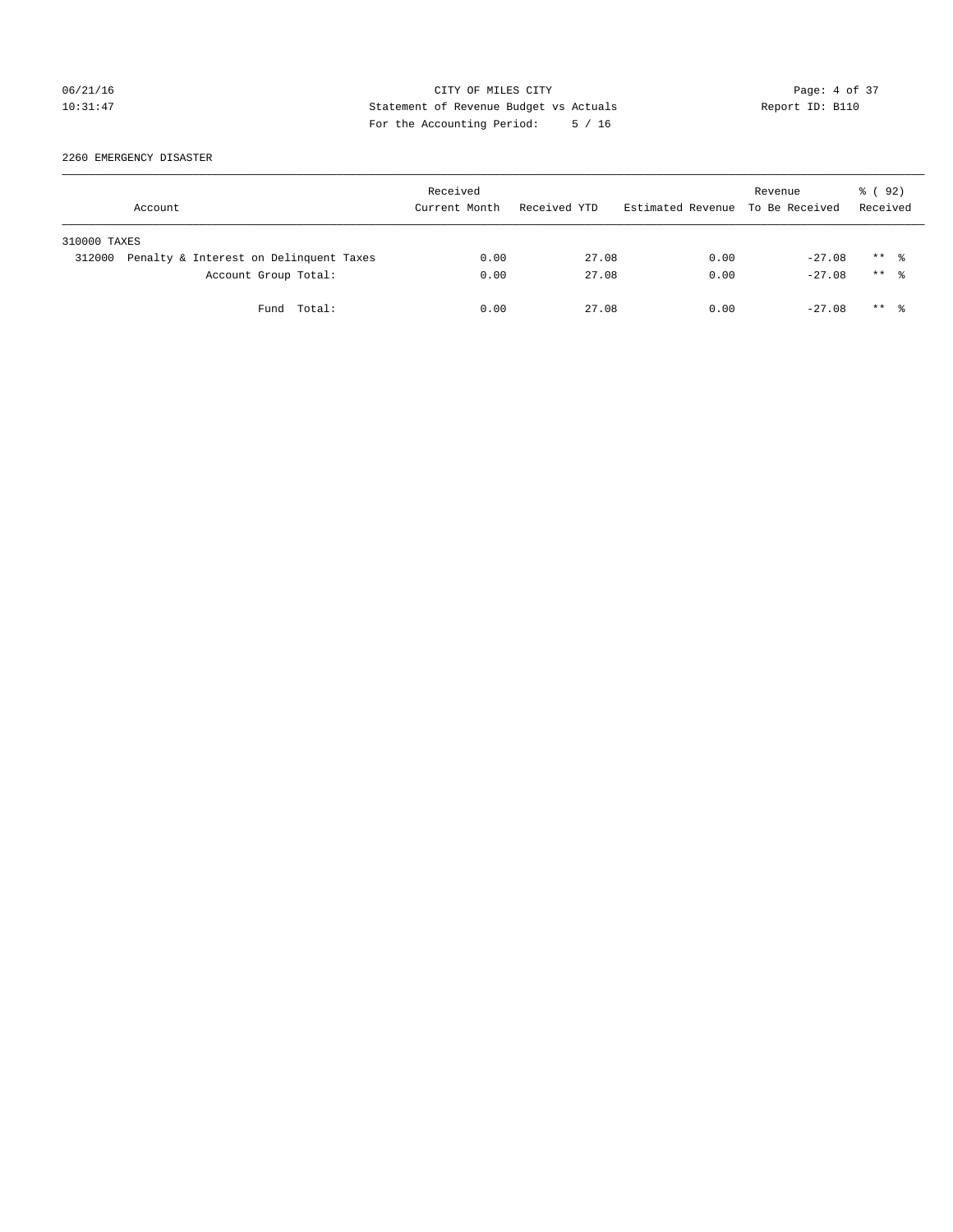# 06/21/16 CITY OF MILES CITY Page: 5 of 37 10:31:47 Statement of Revenue Budget vs Actuals Report ID: B110 For the Accounting Period: 5 / 16

#### 2270 Health

|                                        | Received      |              |                   | Revenue        | 8 (92)   |
|----------------------------------------|---------------|--------------|-------------------|----------------|----------|
| Account                                | Current Month | Received YTD | Estimated Revenue | To Be Received | Received |
| 340000 Charges for Services            |               |              |                   |                |          |
| Health Inspection Fees<br>344030       | 0.00          | 10,676.00    | 20,000.00         | 9,324.00       | $53$ $%$ |
| Account Group Total:                   | 0.00          | 10,676.00    | 20,000.00         | 9,324.00       | 53%      |
| OTHER FINANCING SOURCES<br>380000      |               |              |                   |                |          |
| Interfund Operating Transfer<br>383000 | 0.00          | 16,500.00    | 16,500.00         | 0.00           | $100*$   |
| Account Group Total:                   | 0.00          | 16,500.00    | 16,500.00         | 0.00           | $100*$   |
| Fund Total:                            | 0.00          | 27,176.00    | 36,500.00         | 9,324.00       | 74 %     |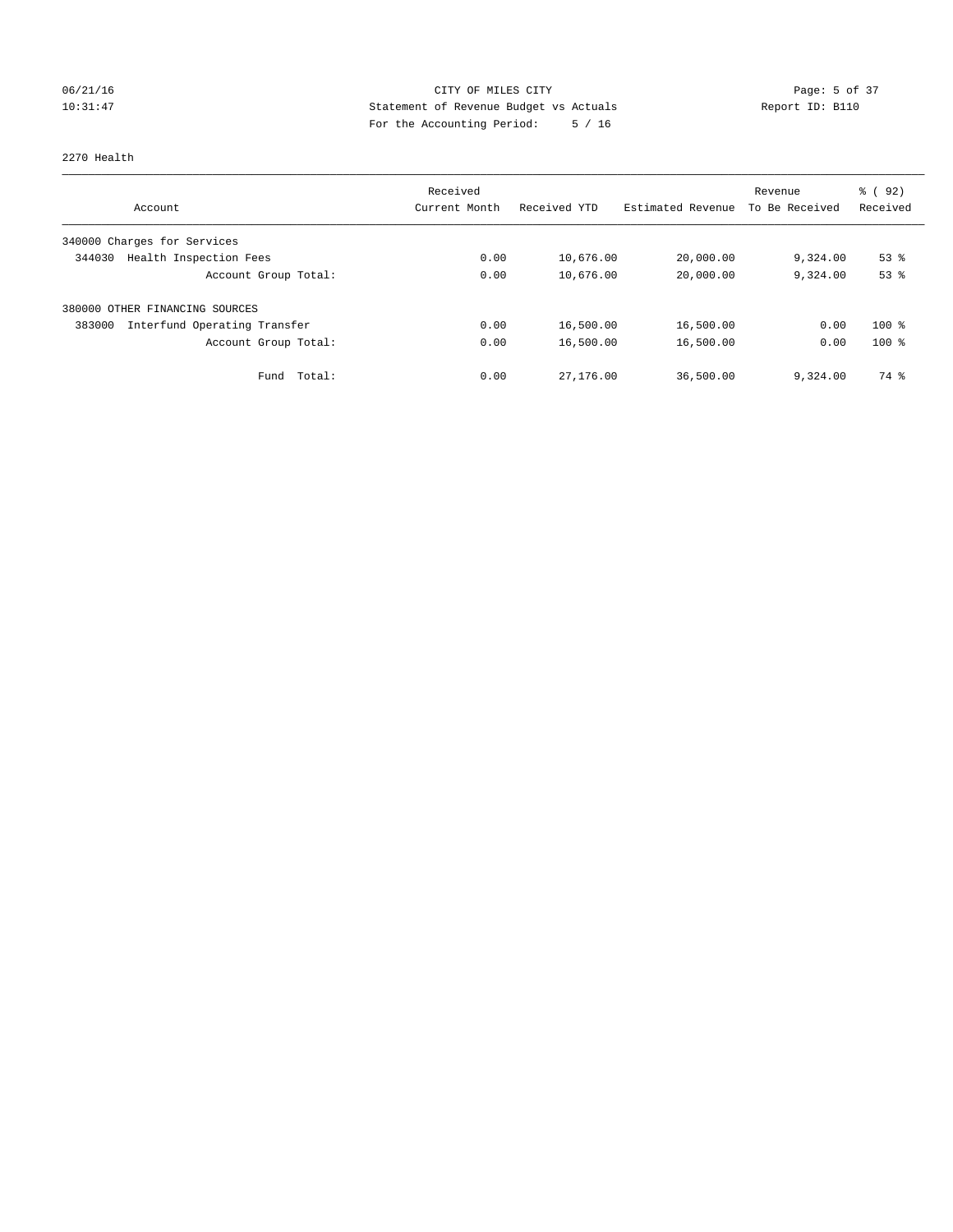# 06/21/16 CITY OF MILES CITY Page: 6 of 37 10:31:47 Statement of Revenue Budget vs Actuals Report ID: B110 For the Accounting Period: 5 / 16

#### 2310 TIFD-Downtown

|                                        | Received      |              | Revenue           |                | 8 (92)              |
|----------------------------------------|---------------|--------------|-------------------|----------------|---------------------|
| Account                                | Current Month | Received YTD | Estimated Revenue | To Be Received | Received            |
| 360000 MISCELLANEOUS REVENUE           |               |              |                   |                |                     |
| 365020<br>Private Grant                | 0.00          | 750.00       | 0.00              | $-750.00$      | $***$ $\frac{6}{3}$ |
| Account Group Total:                   | 0.00          | 750.00       | 0.00              | $-750.00$      | $***$ $\frac{6}{3}$ |
| 380000<br>OTHER FINANCING SOURCES      |               |              |                   |                |                     |
| Interfund Operating Transfer<br>383000 | 0.00          | 12,000.00    | 12,000.00         | 0.00           | $100*$              |
| Account Group Total:                   | 0.00          | 12,000.00    | 12,000.00         | 0.00           | $100*$              |
| Fund Total:                            | 0.00          | 12,750.00    | 12,000.00         | $-750.00$      | $106$ %             |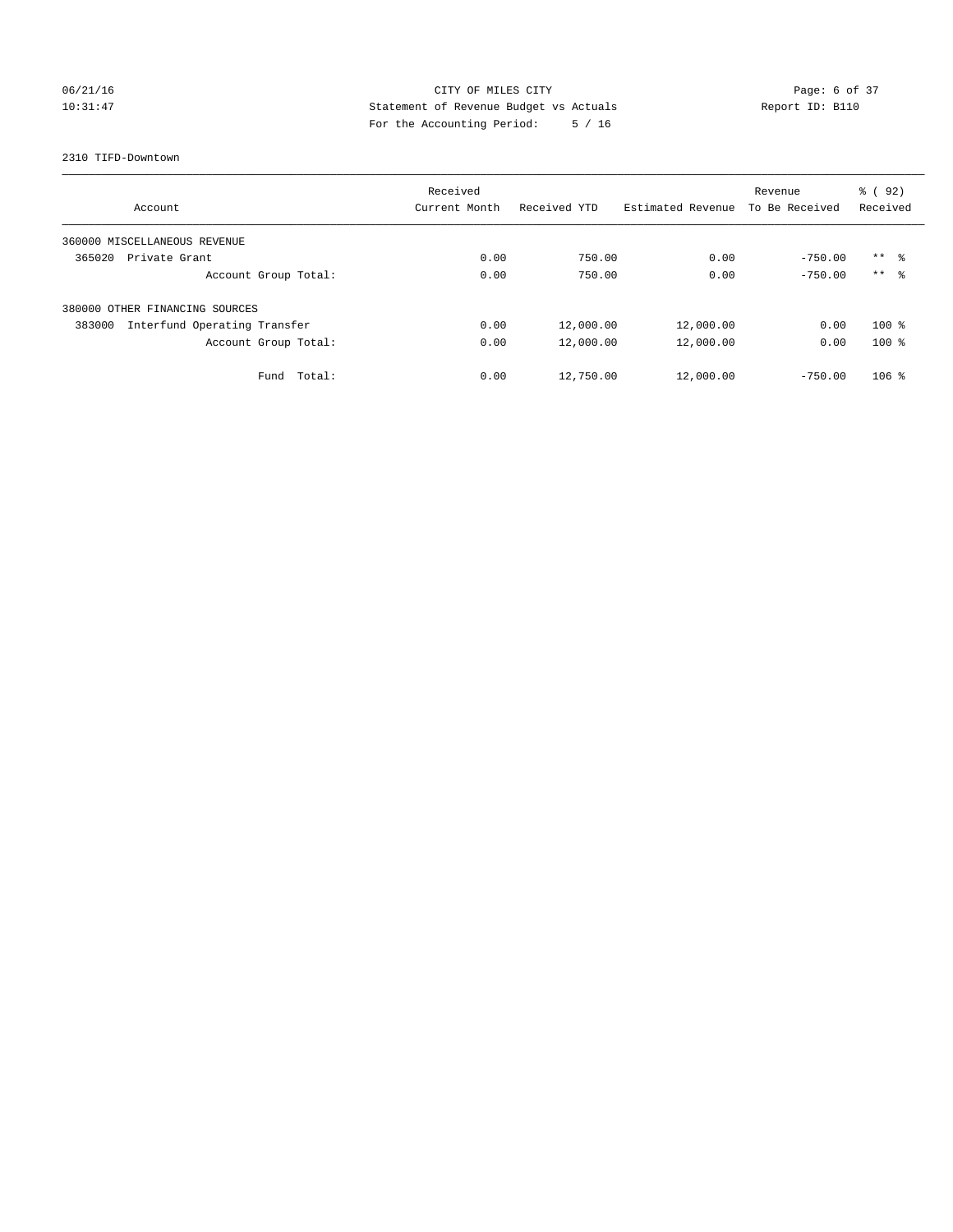## 06/21/16 CITY OF MILES CITY Page: 7 of 37 10:31:47 Statement of Revenue Budget vs Actuals Report ID: B110 For the Accounting Period: 5 / 16

2350 Local Government/Study Commission

|              | Account                 |             | Received<br>Current Month |      | Received YTD | Estimated Revenue | Revenue<br>To Be Received | 8 (92)<br>Received |
|--------------|-------------------------|-------------|---------------------------|------|--------------|-------------------|---------------------------|--------------------|
| 310000 TAXES |                         |             |                           |      |              |                   |                           |                    |
| 311010       | Real Property Taxes     |             |                           | 0.00 | 5,009.99     | 11,739.00         | 6,729.01                  | $43*$              |
| 311020       | Personal Property Taxes |             |                           | 0.00 | 24.42        | 0.00              | $-24.42$                  | $***$ %            |
|              | Account Group Total:    |             |                           | 0.00 | 5,034.41     | 11,739.00         | 6,704.59                  | $43$ $%$           |
|              |                         | Fund Total: |                           | 0.00 | 5,034.41     | 11,739.00         | 6,704.59                  | $43*$              |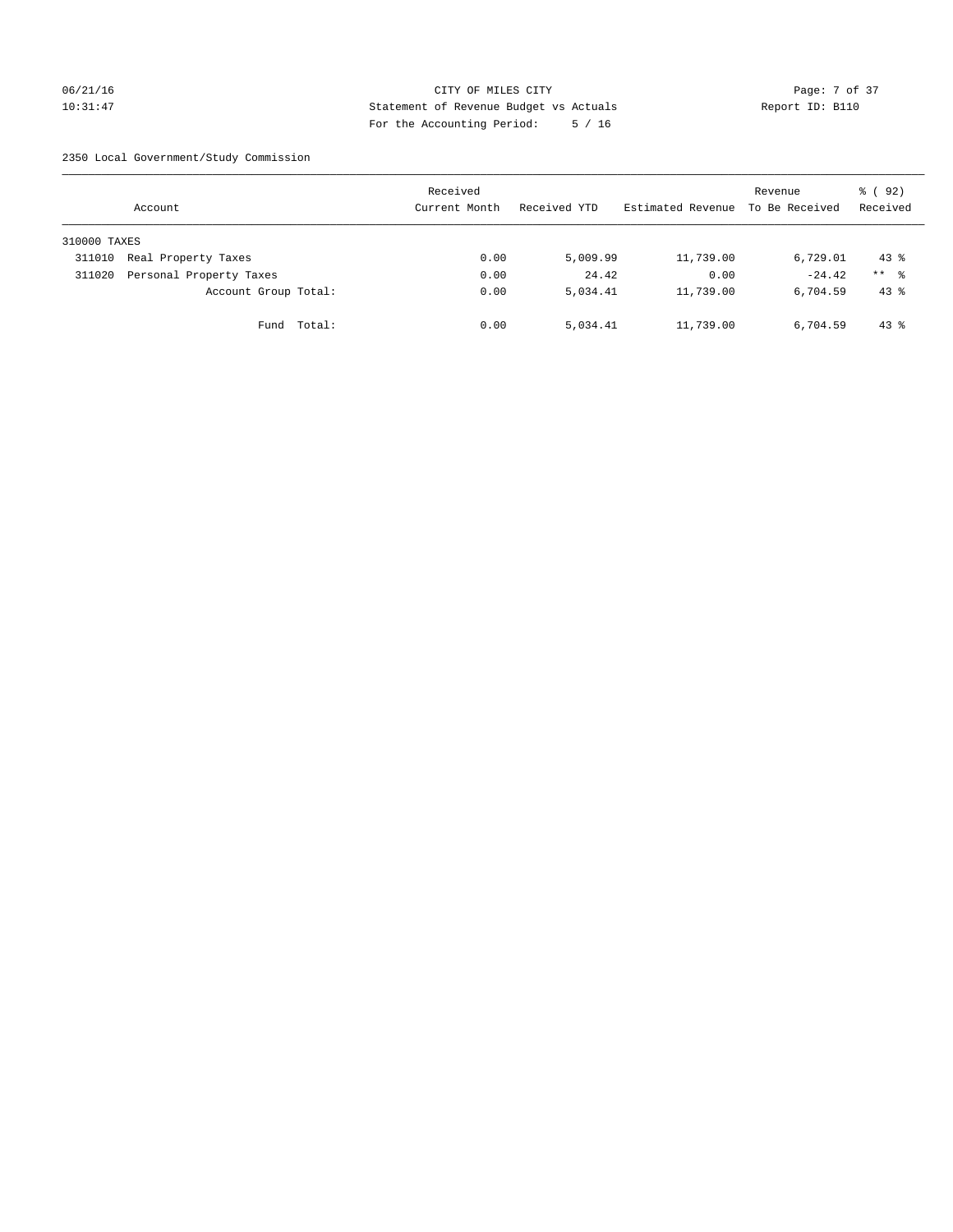## 06/21/16 CITY OF MILES CITY Page: 8 of 37 10:31:47 Statement of Revenue Budget vs Actuals Report ID: B110 For the Accounting Period: 5 / 16

2372 Permissive Medical Levy

|              | Account                                | Received<br>Current Month | Received YTD | Estimated Revenue | Revenue<br>To Be Received | 8 (92)<br>Received  |
|--------------|----------------------------------------|---------------------------|--------------|-------------------|---------------------------|---------------------|
| 310000 TAXES |                                        |                           |              |                   |                           |                     |
| 311010       | Real Property Taxes                    | 0.00                      | 97,256.55    | 161,539.00        | 64,282.45                 | 60 %                |
| 311020       | Personal Property Taxes                | 0.00                      | 547.40       | 5,272.00          | 4,724.60                  | $10*$               |
| 312000       | Penalty & Interest on Delinquent Taxes | 0.00                      | 94.81        | 0.00              | $-94.81$                  | $***$ $\frac{6}{5}$ |
|              | Account Group Total:                   | 0.00                      | 97,898.76    | 166,811.00        | 68,912.24                 | 59 <sup>°</sup>     |
|              | Fund Total:                            | 0.00                      | 97,898.76    | 166,811.00        | 68,912.24                 | $59*$               |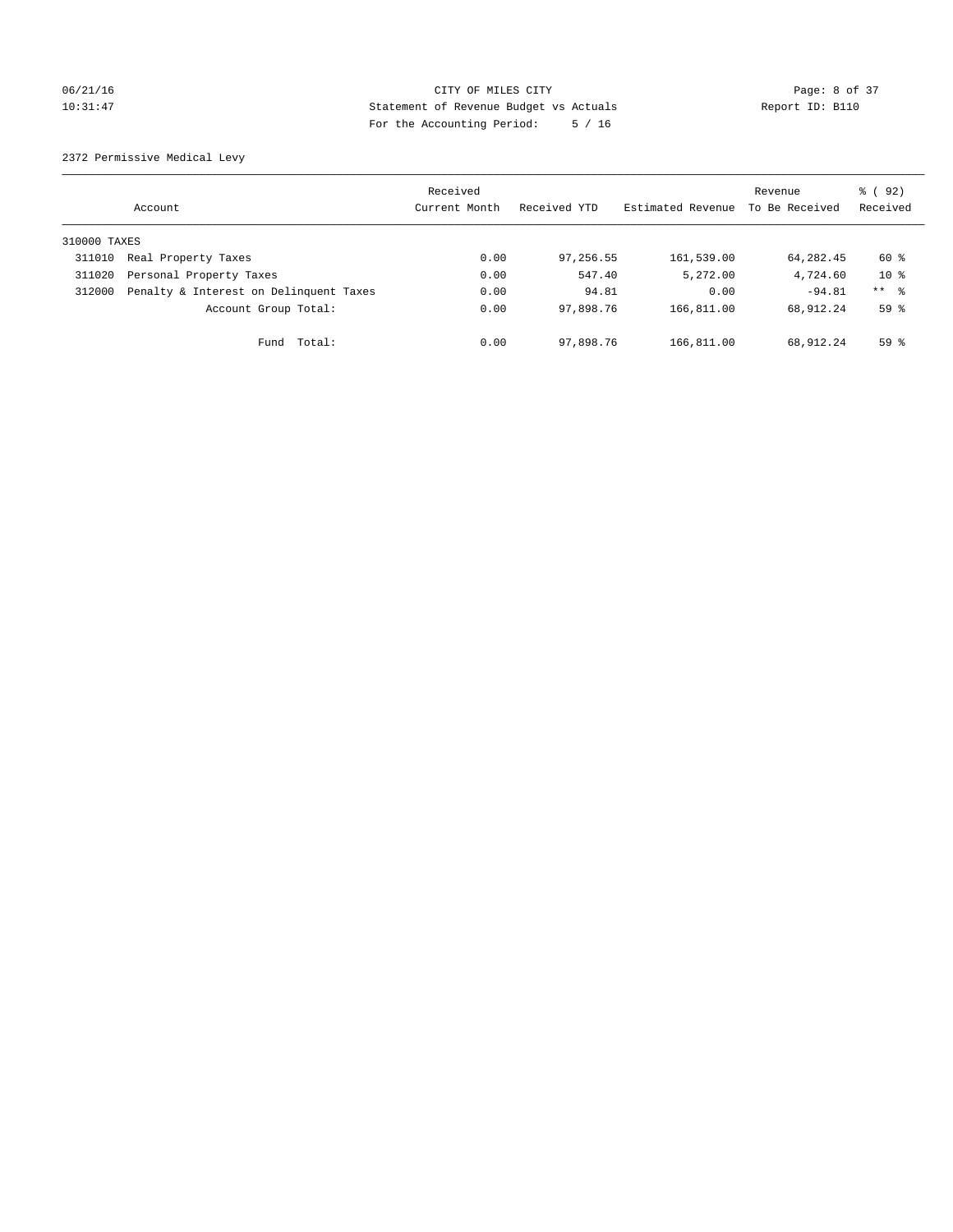## 06/21/16 CITY OF MILES CITY Page: 9 of 37 10:31:47 Statement of Revenue Budget vs Actuals Report ID: B110 For the Accounting Period: 5 / 16

### 2394 BUILDING CODE ENFORCEMENT

| Account                              | Received<br>Current Month | Received YTD | Estimated Revenue | Revenue<br>To Be Received | 8 (92)<br>Received |
|--------------------------------------|---------------------------|--------------|-------------------|---------------------------|--------------------|
| 320000 LICENSES AND PERMITS          |                           |              |                   |                           |                    |
| Building & Related Permits<br>323010 | 9,707.55                  | 111,269.75   | 75,000.00         | $-36, 269, 75$            | $148$ %            |
| Account Group Total:                 | 9,707.55                  | 111,269.75   | 75,000.00         | $-36, 269, 75$            | $148$ %            |
| Fund Total:                          | 9,707.55                  | 111,269.75   | 75,000.00         | $-36, 269, 75$            | $148$ %            |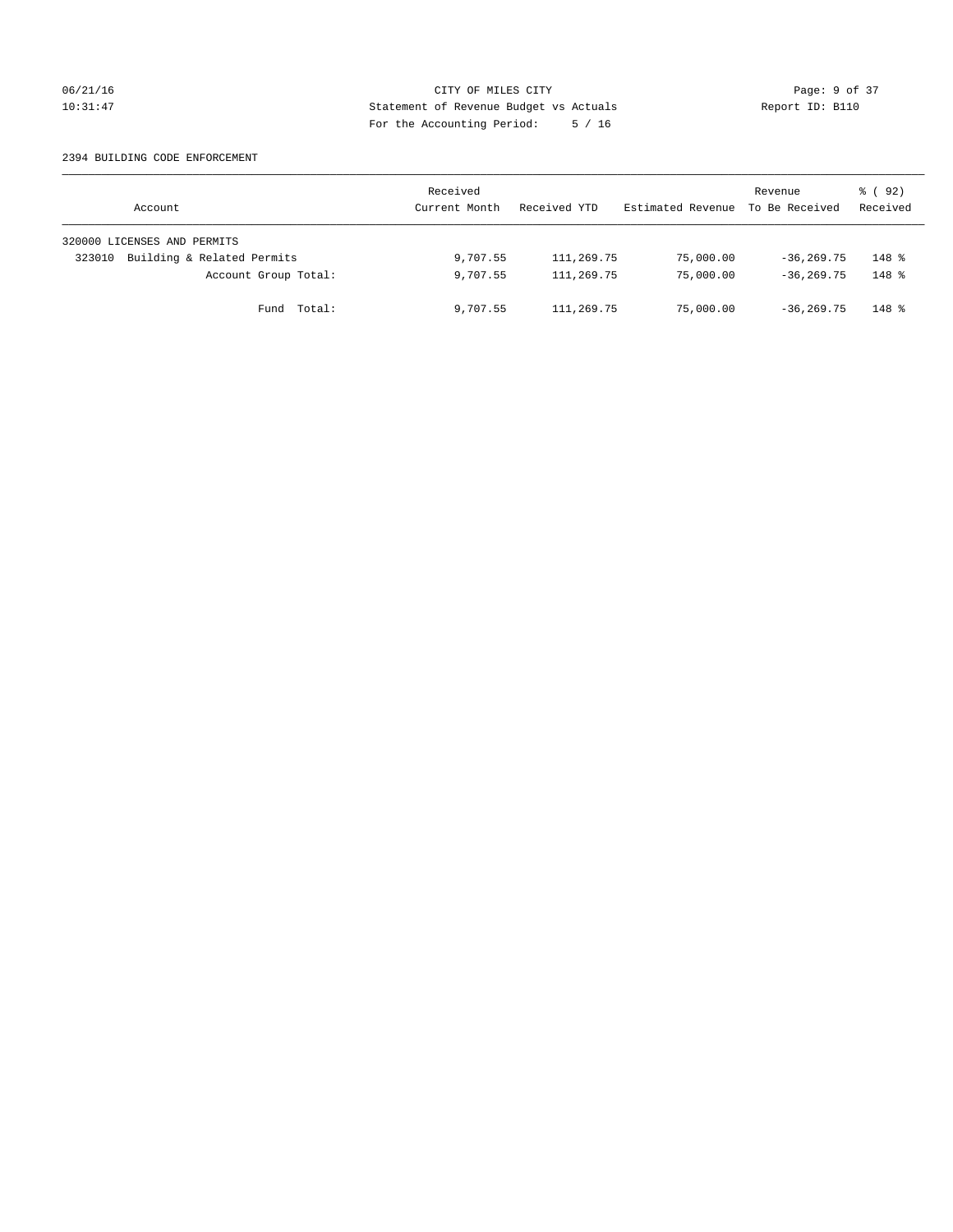# 06/21/16 Page: 10 of 37 10:31:47 Statement of Revenue Budget vs Actuals Report ID: B110 For the Accounting Period: 5 / 16

2400 LTG M D#165-(Gen City)

|                                                    | Received      |              |                   | Revenue        | % ( 92 ) |
|----------------------------------------------------|---------------|--------------|-------------------|----------------|----------|
| Account                                            | Current Month | Received YTD | Estimated Revenue | To Be Received | Received |
| 360000 MISCELLANEOUS REVENUE                       |               |              |                   |                |          |
| 363010<br>Maintenance Assessments                  | 0.00          | 108,576.83   | 168,599.00        | 60,022.17      | 64 %     |
| 363040<br>Penalty & Interest on Deling Assessments | 0.00          | 491.53       | 500.00            | 8.47           | 98 %     |
| Account Group Total:                               | 0.00          | 109,068.36   | 169,099.00        | 60,030.64      | 64 %     |
| 370000 INVESTMENT EARNINGS                         |               |              |                   |                |          |
| 371010<br>Investment Earnings                      | 0.00          | 100.34       | 100.00            | $-0.34$        | $100*$   |
| Account Group Total:                               | 0.00          | 100.34       | 100.00            | $-0.34$        | $100$ %  |
| Total:<br>Fund                                     | 0.00          | 109,168.70   | 169,199.00        | 60,030.30      | 65 %     |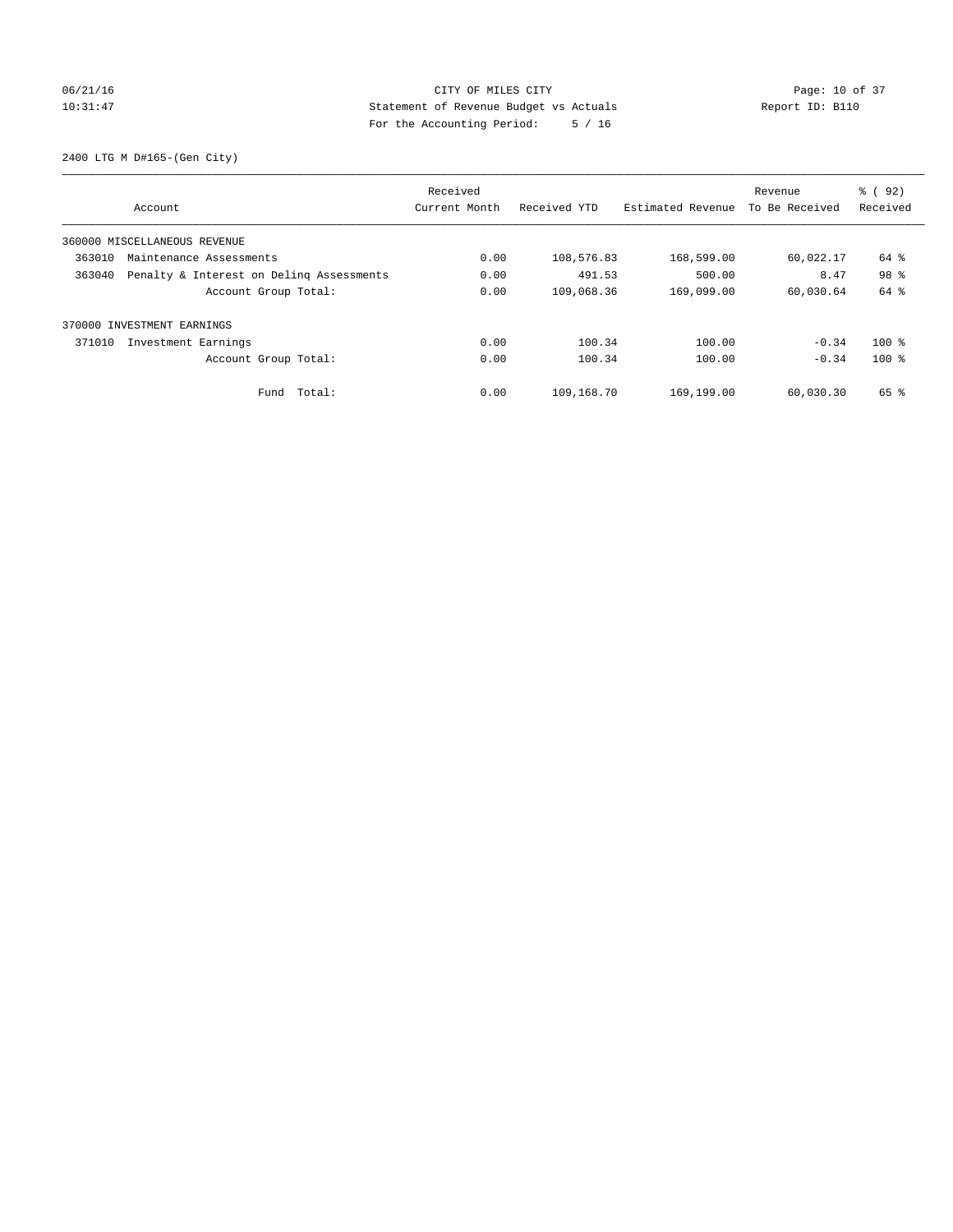# 06/21/16 Page: 11 of 37 10:31:47 Statement of Revenue Budget vs Actuals Report ID: B110 For the Accounting Period: 5 / 16

2420 LTG M D#167-(MilesAddn Etc)

|                               |                                          | Received      |              |                   | Revenue        | % (92)              |
|-------------------------------|------------------------------------------|---------------|--------------|-------------------|----------------|---------------------|
| Account                       |                                          | Current Month | Received YTD | Estimated Revenue | To Be Received | Received            |
| 360000 MISCELLANEOUS REVENUE  |                                          |               |              |                   |                |                     |
| 363010                        | Maintenance Assessments                  | 0.00          | 19,182.18    | 31,557.00         | 12,374.82      | 61 %                |
| 363040                        | Penalty & Interest on Deling Assessments | 0.00          | 93.16        | 100.00            | 6.84           | 93 <sup>8</sup>     |
|                               | Account Group Total:                     | 0.00          | 19,275.34    | 31,657.00         | 12,381.66      | $61$ %              |
| 370000 INVESTMENT EARNINGS    |                                          |               |              |                   |                |                     |
| 371010<br>Investment Earnings |                                          | 0.00          | 22.90        | 0.00              | $-22.90$       | $***$ $\frac{6}{3}$ |
|                               | Account Group Total:                     | 0.00          | 22.90        | 0.00              | $-22.90$       | $***$ $ -$          |
|                               | Fund Total:                              | 0.00          | 19,298.24    | 31,657.00         | 12,358.76      | 61 %                |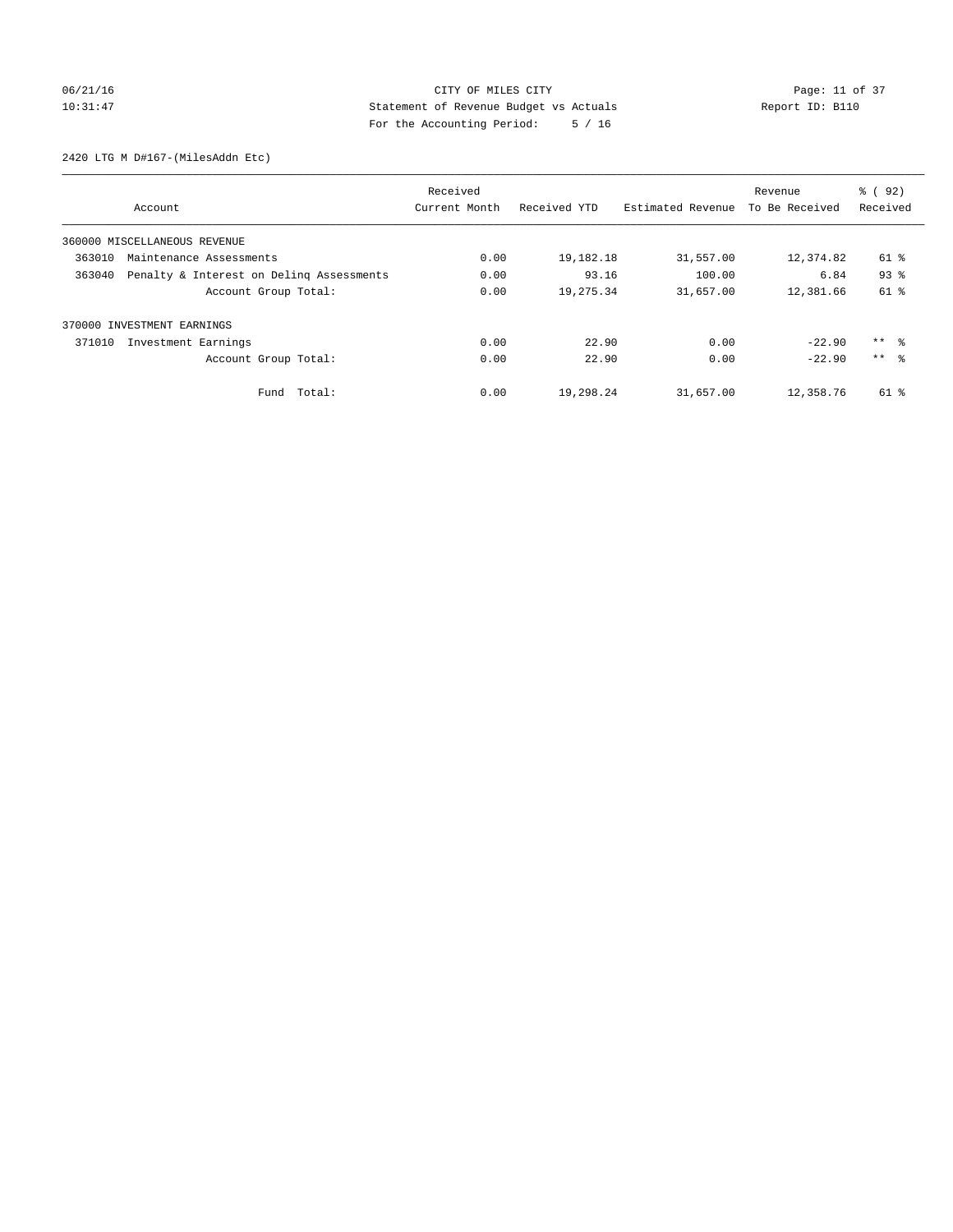# 06/21/16 Page: 12 of 37 10:31:47 Statement of Revenue Budget vs Actuals Report ID: B110 For the Accounting Period: 5 / 16

2430 LTG M D#171-(Balsam Est)

|                                                    | Received      |              |                   | Revenue        | % ( 92 )        |
|----------------------------------------------------|---------------|--------------|-------------------|----------------|-----------------|
| Account                                            | Current Month | Received YTD | Estimated Revenue | To Be Received | Received        |
| 360000 MISCELLANEOUS REVENUE                       |               |              |                   |                |                 |
| 363010<br>Maintenance Assessments                  | 0.00          | 2,474.93     | 4,267.00          | 1,792.07       | 58 <sup>8</sup> |
| Penalty & Interest on Deling Assessments<br>363040 | 0.00          | 2.97         | 0.00              | $-2.97$        | $***$ $ -$      |
| Account Group Total:                               | 0.00          | 2,477.90     | 4,267.00          | 1,789.10       | 58 %            |
| 370000 INVESTMENT EARNINGS                         |               |              |                   |                |                 |
| 371010<br>Investment Earnings                      | 0.00          | 3.02         | 0.00              | $-3.02$        | $***$ $\approx$ |
| Account Group Total:                               | 0.00          | 3.02         | 0.00              | $-3.02$        | $***$ $\approx$ |
| Total:<br>Fund                                     | 0.00          | 2,480.92     | 4,267.00          | 1,786.08       | 58 %            |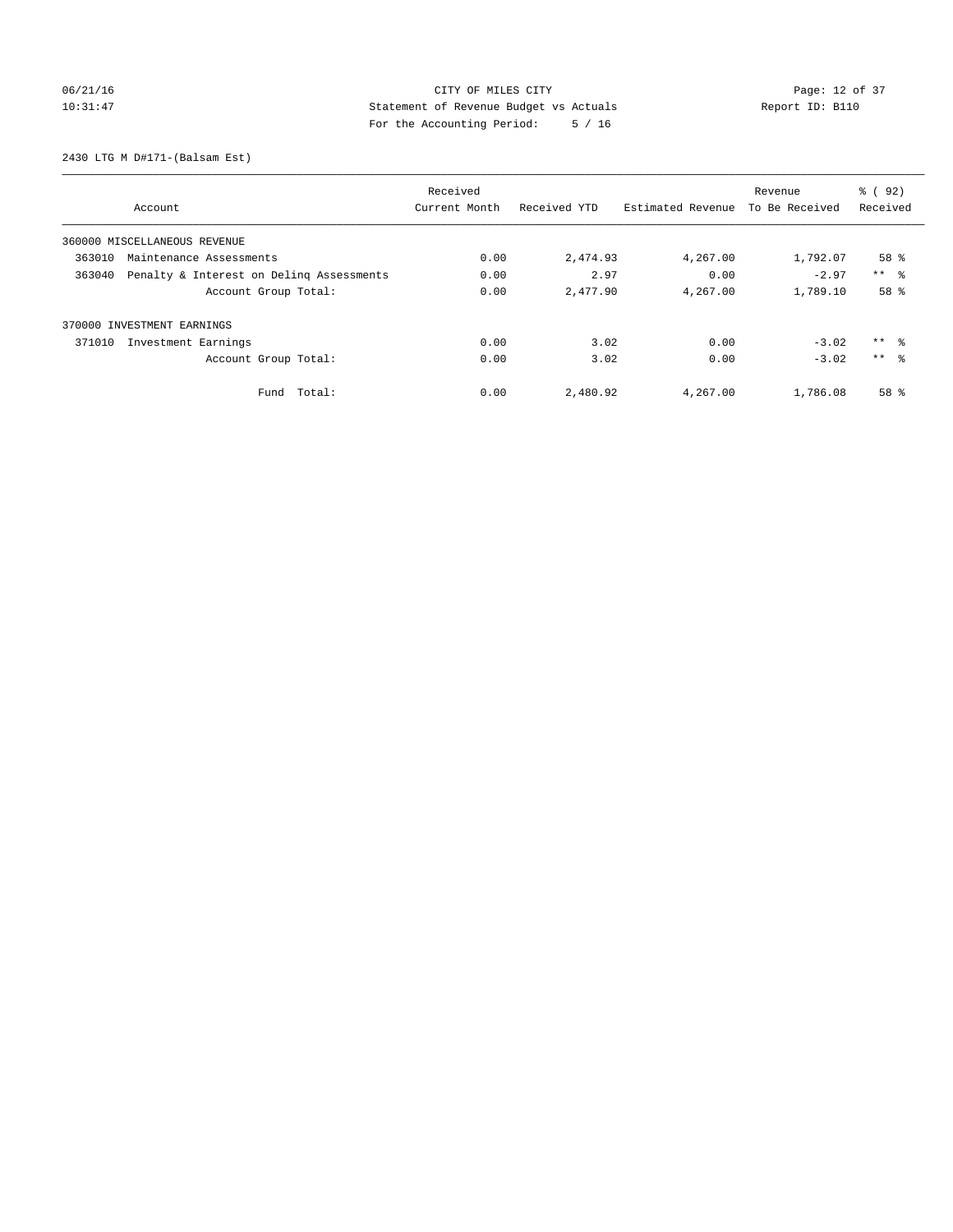# 06/21/16 Page: 13 of 37 10:31:47 Statement of Revenue Budget vs Actuals Report ID: B110 For the Accounting Period: 5 / 16

2440 LTG M D#172-(Main Str)

|                                                    | Received      |              |                   | Revenue        | % ( 92 )        |
|----------------------------------------------------|---------------|--------------|-------------------|----------------|-----------------|
| Account                                            | Current Month | Received YTD | Estimated Revenue | To Be Received | Received        |
| 360000 MISCELLANEOUS REVENUE                       |               |              |                   |                |                 |
| 363010<br>Maintenance Assessments                  | 0.00          | 11,673.84    | 17,482.00         | 5,808.16       | 67 %            |
| Penalty & Interest on Deling Assessments<br>363040 | 0.00          | 44.74        | 100.00            | 55.26          | $45$ $%$        |
| Account Group Total:                               | 0.00          | 11,718.58    | 17,582.00         | 5,863.42       | 67 <sup>8</sup> |
| 370000 INVESTMENT EARNINGS                         |               |              |                   |                |                 |
| 371010<br>Investment Earnings                      | 0.00          | 15.74        | 50.00             | 34.26          | $31$ %          |
| Account Group Total:                               | 0.00          | 15.74        | 50.00             | 34.26          | $31$ $%$        |
| Total:<br>Fund                                     | 0.00          | 11,734.32    | 17,632.00         | 5,897.68       | 67 %            |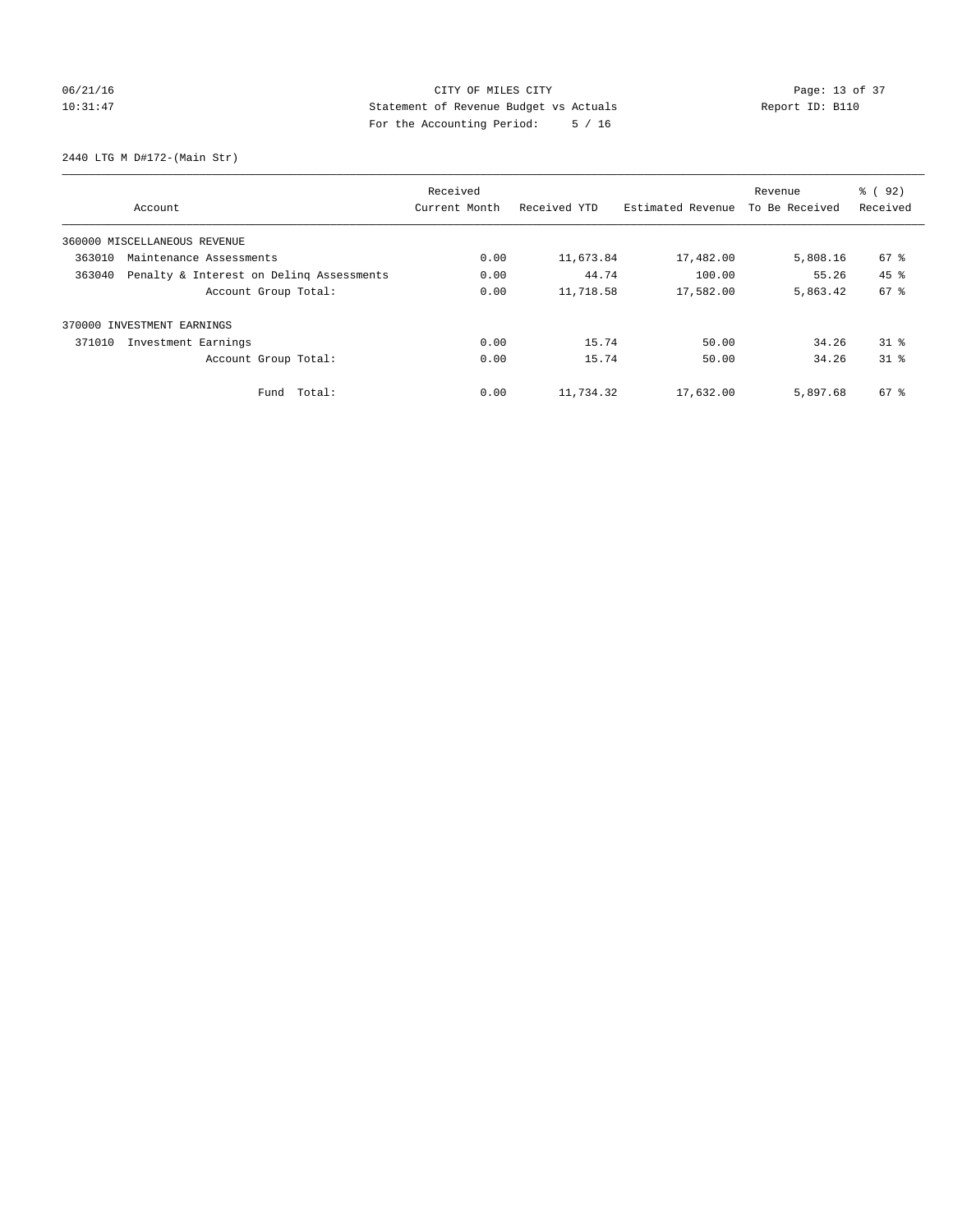# 06/21/16 Page: 14 of 37 10:31:47 Statement of Revenue Budget vs Actuals Report ID: B110 For the Accounting Period: 5 / 16

2450 LTG M D#195-(SG-Trico)

|                                                    | Received      |              |                   | Revenue        | % ( 92 )        |
|----------------------------------------------------|---------------|--------------|-------------------|----------------|-----------------|
| Account                                            | Current Month | Received YTD | Estimated Revenue | To Be Received | Received        |
| 360000 MISCELLANEOUS REVENUE                       |               |              |                   |                |                 |
| 363010<br>Maintenance Assessments                  | 0.00          | 2,833.79     | 5,319.00          | 2,485.21       | $53$ $%$        |
| 363040<br>Penalty & Interest on Deling Assessments | 0.00          | 3.97         | 0.00              | $-3.97$        | $***$ $ -$      |
| Account Group Total:                               | 0.00          | 2,837.76     | 5,319.00          | 2,481.24       | 53%             |
| 370000 INVESTMENT EARNINGS                         |               |              |                   |                |                 |
| 371010<br>Investment Earnings                      | 0.00          | 5.98         | 0.00              | $-5.98$        | ** 왕            |
| Account Group Total:                               | 0.00          | 5.98         | 0.00              | $-5.98$        | $***$ $\approx$ |
| Total:<br>Fund                                     | 0.00          | 2,843.74     | 5,319.00          | 2,475.26       | $53$ $%$        |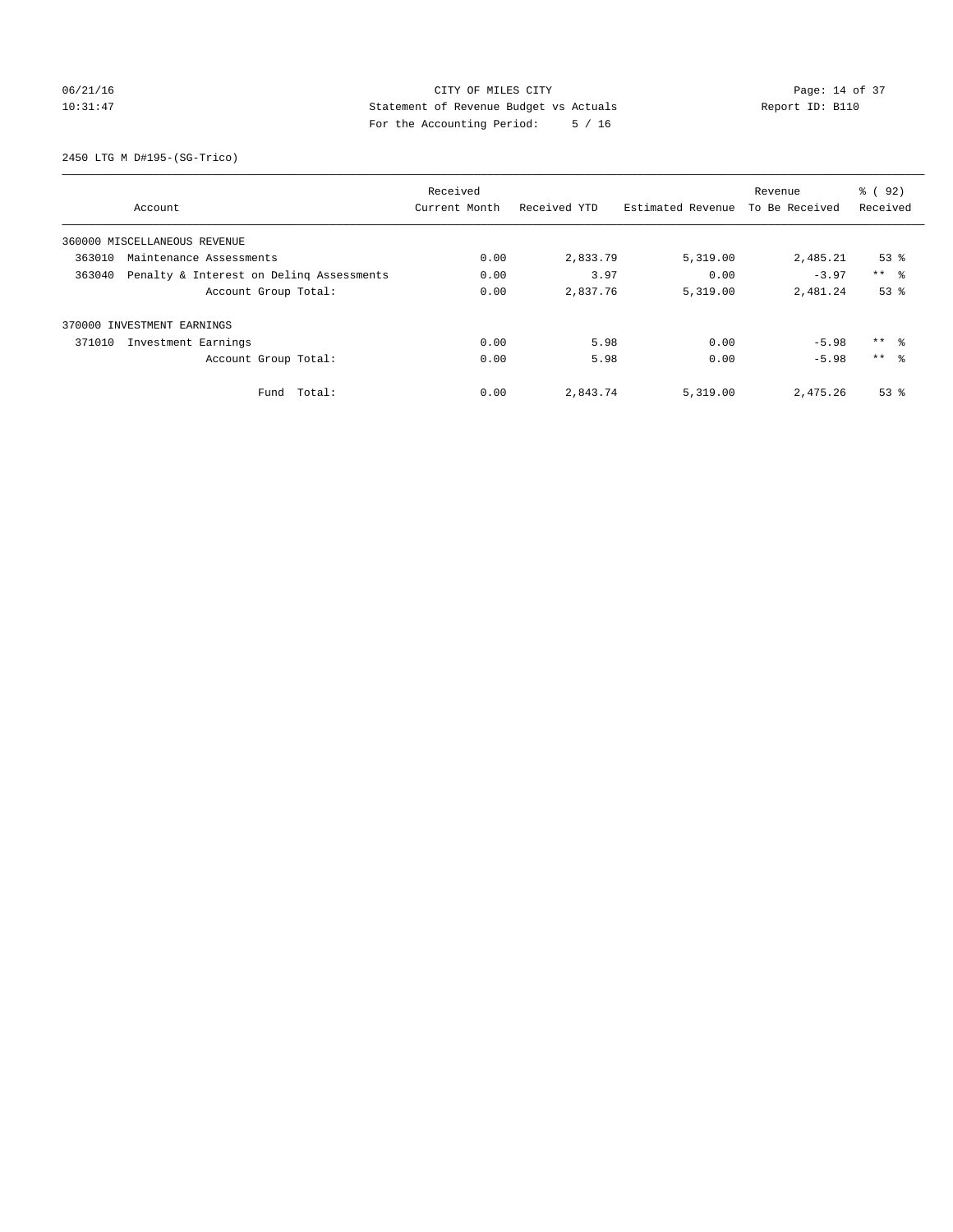## 06/21/16 Page: 15 of 37 10:31:47 Statement of Revenue Budget vs Actuals Report ID: B110 For the Accounting Period: 5 / 16

2470 LTG M D#202-(SG-MDU&NV)

|        |                                          | Received      |              |                   | Revenue        | 8 (92)          |
|--------|------------------------------------------|---------------|--------------|-------------------|----------------|-----------------|
|        | Account                                  | Current Month | Received YTD | Estimated Revenue | To Be Received | Received        |
|        | 360000 MISCELLANEOUS REVENUE             |               |              |                   |                |                 |
| 363010 | Maintenance Assessments                  | 0.00          | 4,734.45     | 7,614.00          | 2,879.55       | 62 %            |
| 363040 | Penalty & Interest on Deling Assessments | 0.00          | 33.46        | 10.00             | $-23.46$       | $335$ $%$       |
|        | Account Group Total:                     | 0.00          | 4,767.91     | 7,624.00          | 2,856.09       | 63 %            |
|        | 370000 INVESTMENT EARNINGS               |               |              |                   |                |                 |
| 371010 | Investment Earnings                      | 0.00          | 5.65         | 0.00              | $-5.65$        | $***$ $ -$      |
|        | Account Group Total:                     | 0.00          | 5.65         | 0.00              | $-5.65$        | $***$ $\approx$ |
|        | Fund Total:                              | 0.00          | 4,773.56     | 7,624.00          | 2,850.44       | 63 %            |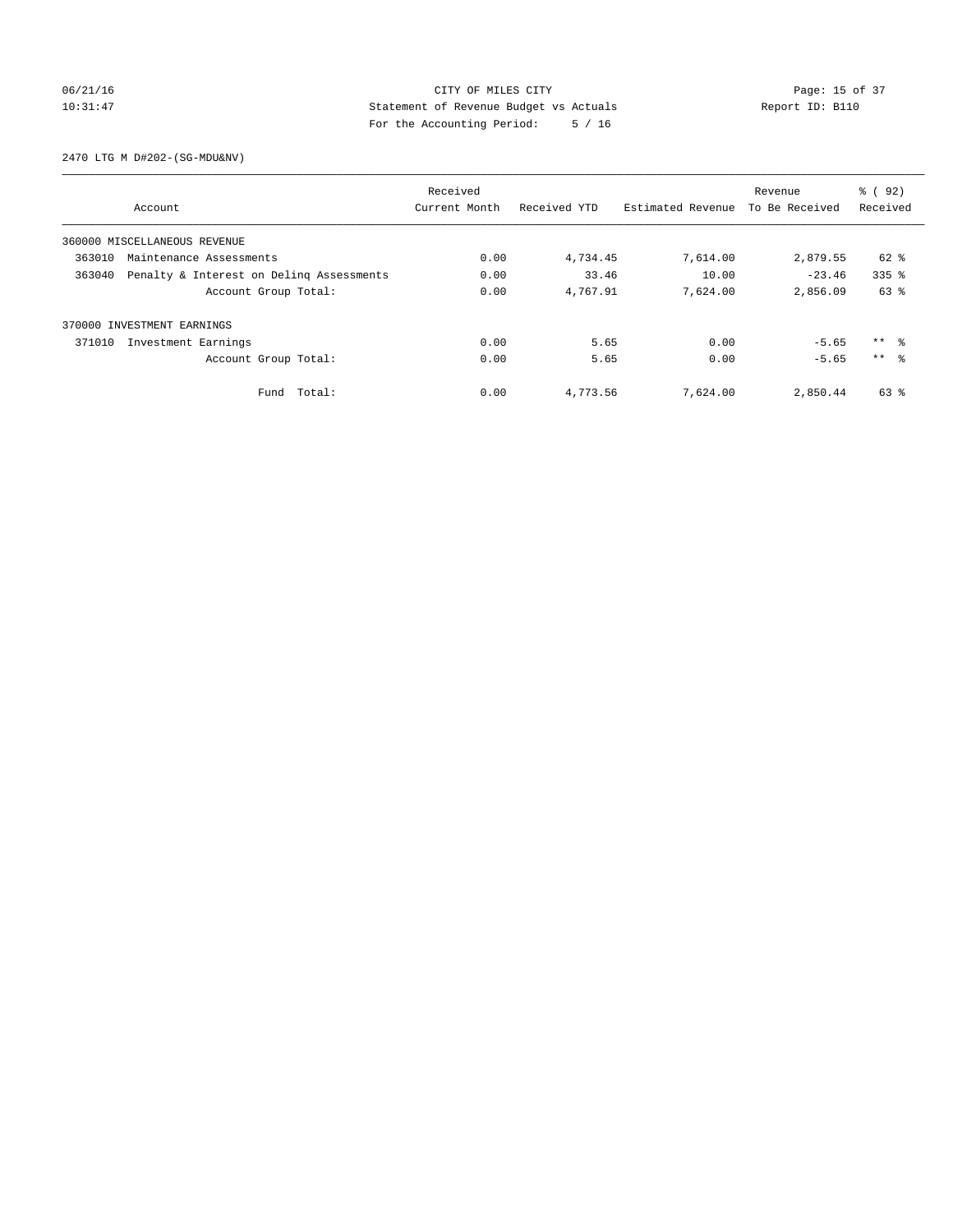# 06/21/16 Page: 16 of 37 10:31:47 Statement of Revenue Budget vs Actuals Report ID: B110 For the Accounting Period: 5 / 16

2480 LTG M M#173-(Milestown Estates)

|        |                                          | Received      |              |                   | Revenue        | 8 (92)              |
|--------|------------------------------------------|---------------|--------------|-------------------|----------------|---------------------|
|        | Account                                  | Current Month | Received YTD | Estimated Revenue | To Be Received | Received            |
|        | 360000 MISCELLANEOUS REVENUE             |               |              |                   |                |                     |
| 363010 | Maintenance Assessments                  | 0.00          | 1,461.84     | 1,701.00          | 239.16         | 86 <sup>8</sup>     |
| 363040 | Penalty & Interest on Deling Assessments | 0.00          | 6.22         | 0.00              | $-6.22$        | $***$ $ -$          |
|        | Account Group Total:                     | 0.00          | 1,468.06     | 1,701.00          | 232.94         | 86 %                |
|        | 370000 INVESTMENT EARNINGS               |               |              |                   |                |                     |
| 371010 | Investment Earnings                      | 0.00          | 4.28         | 0.00              | $-4.28$        | $***$ $\frac{6}{3}$ |
|        | Account Group Total:                     | 0.00          | 4.28         | 0.00              | $-4.28$        | $***$ $\approx$     |
|        | Fund Total:                              | 0.00          | 1,472.34     | 1,701.00          | 228.66         | $87*$               |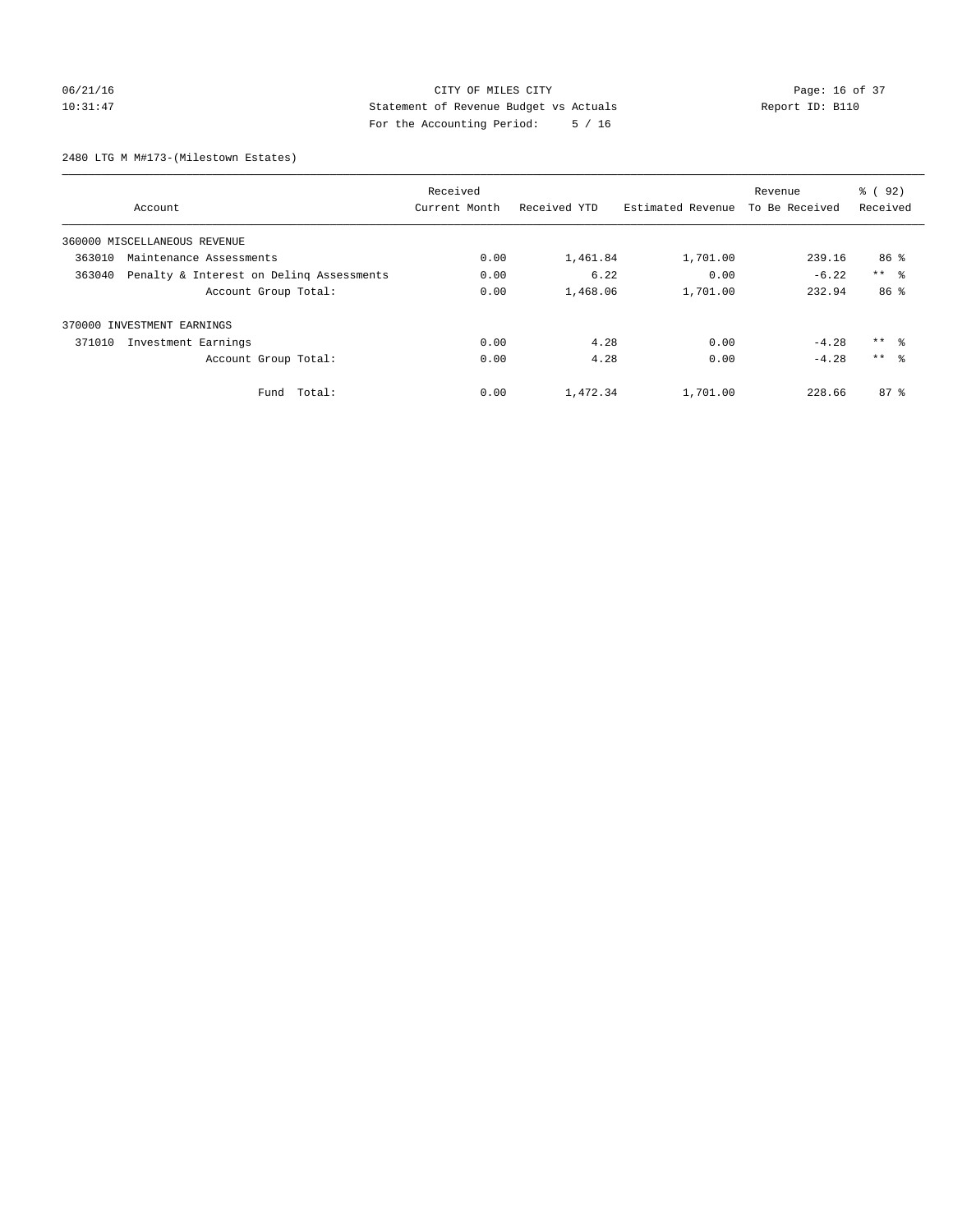# 06/21/16 Page: 17 of 37 10:31:47 Statement of Revenue Budget vs Actuals Report ID: B110 For the Accounting Period: 5 / 16

2510 STR MAINT DIST #204

|        |                                          | Received      |              |                   | Revenue        | 8 (92)         |
|--------|------------------------------------------|---------------|--------------|-------------------|----------------|----------------|
|        | Account                                  | Current Month | Received YTD | Estimated Revenue | To Be Received | Received       |
|        | 360000 MISCELLANEOUS REVENUE             |               |              |                   |                |                |
| 362020 | MISC REVENUE                             | 0.00          | 59,703.00    | 59,703.00         | 0.00           | 100 %          |
| 363010 | Maintenance Assessments                  | 0.00          | 635,866.16   | 1,020,036.00      | 384,169.84     | 62 %           |
| 363040 | Penalty & Interest on Deling Assessments | 0.00          | 2,408.18     | 1,000.00          | $-1,408.18$    | 241 %          |
|        | Account Group Total:                     | 0.00          | 697.977.34   | 1,080,739.00      | 382,761.66     | 65 %           |
| 370000 | INVESTMENT EARNINGS                      |               |              |                   |                |                |
| 371010 | Investment Earnings                      | 0.00          | 747.09       | 400.00            | $-347.09$      | 187 %          |
|        | Account Group Total:                     | 0.00          | 747.09       | 400.00            | $-347.09$      | 187 %          |
| 380000 | OTHER FINANCING SOURCES                  |               |              |                   |                |                |
| 383000 | Interfund Operating Transfer             | 0.00          | 0.00         | 90,327.00         | 90,327.00      | 0 <sup>8</sup> |
|        | Account Group Total:                     | 0.00          | 0.00         | 90,327.00         | 90,327.00      | 0 <sup>8</sup> |
|        | Total:<br>Fund                           | 0.00          | 698,724.43   | 1,171,466.00      | 472,741.57     | 60 %           |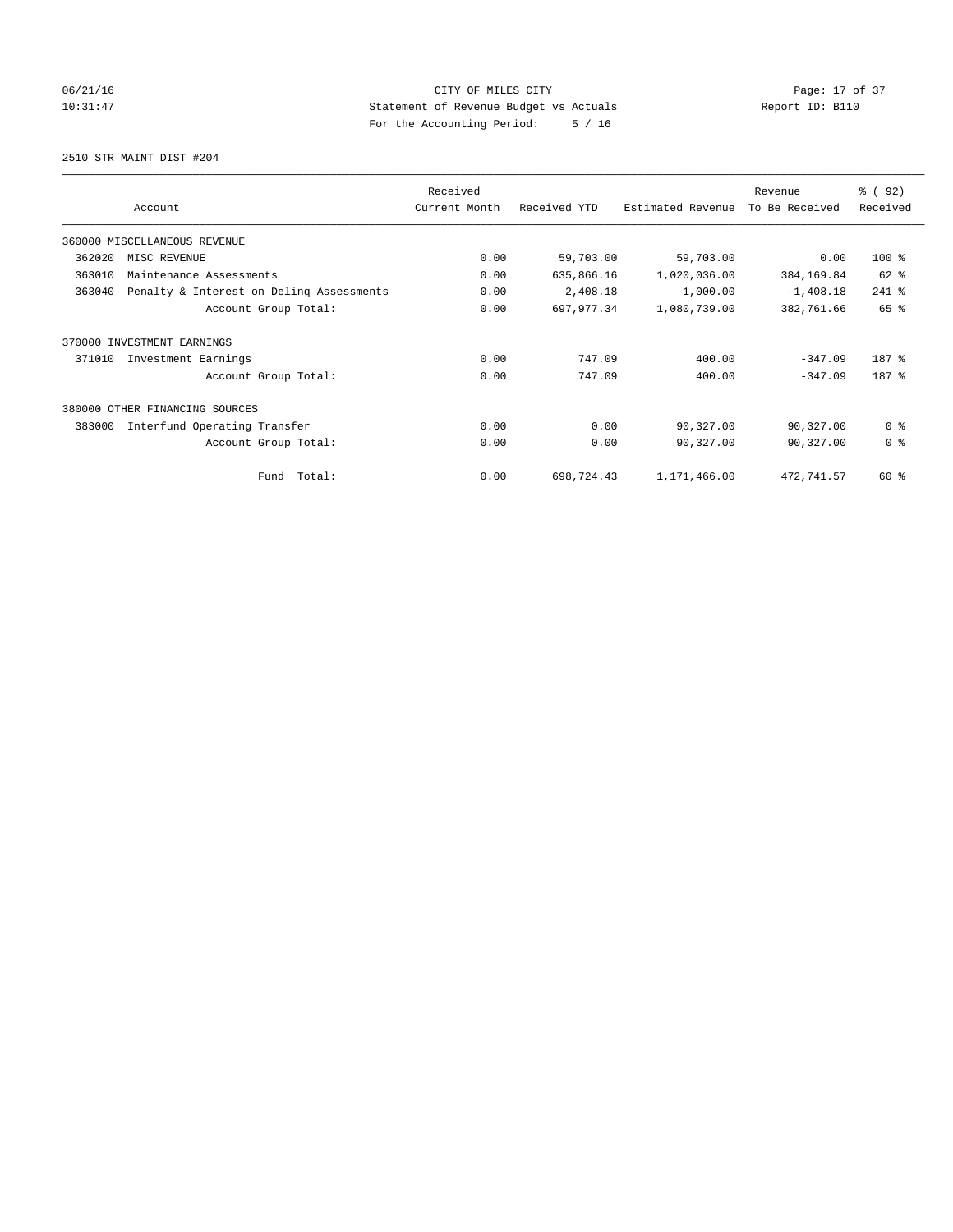# 06/21/16 Page: 18 of 37 10:31:47 Statement of Revenue Budget vs Actuals Report ID: B110 For the Accounting Period: 5 / 16

2520 STR MAINT DIST #205

|        | Account                                  | Received<br>Current Month | Received YTD | Estimated Revenue | Revenue<br>To Be Received | % (92)<br>Received |
|--------|------------------------------------------|---------------------------|--------------|-------------------|---------------------------|--------------------|
|        | 330000 INTERGOVERNMENTAL REVENUES        |                           |              |                   |                           |                    |
| 334001 | CTEP-SRTS- Safe route to school          | 1,108.00                  | 264,904.67   | 315,010.00        | 50,105.33                 | 84 %               |
|        | Account Group Total:                     | 1,108.00                  | 264,904.67   | 315,010.00        | 50,105.33                 | 84 %               |
|        | 360000 MISCELLANEOUS REVENUE             |                           |              |                   |                           |                    |
| 363010 | Maintenance Assessments                  | 0.00                      | 161,738.40   | 242,476.00        | 80,737.60                 | 67 <sup>8</sup>    |
| 363040 | Penalty & Interest on Deling Assessments | 0.00                      | 901.71       | 1,000.00          | 98.29                     | $90*$              |
|        | Account Group Total:                     | 0.00                      | 162,640.11   | 243, 476.00       | 80,835.89                 | 67 <sup>8</sup>    |
|        | 370000 INVESTMENT EARNINGS               |                           |              |                   |                           |                    |
| 371010 | Investment Earnings                      | 0.00                      | 539.63       | 400.00            | $-139.63$                 | 135 <sub>8</sub>   |
|        | Account Group Total:                     | 0.00                      | 539.63       | 400.00            | $-139.63$                 | 135 <sub>8</sub>   |
|        | 380000 OTHER FINANCING SOURCES           |                           |              |                   |                           |                    |
| 383000 | Interfund Operating Transfer             | 0.00                      | 0.00         | 90,327.00         | 90,327.00                 | 0 <sup>8</sup>     |
|        | Account Group Total:                     | 0.00                      | 0.00         | 90,327.00         | 90,327.00                 | 0 <sup>8</sup>     |
|        | Fund Total:                              | 1,108.00                  | 428,084.41   | 649,213.00        | 221, 128.59               | 66 %               |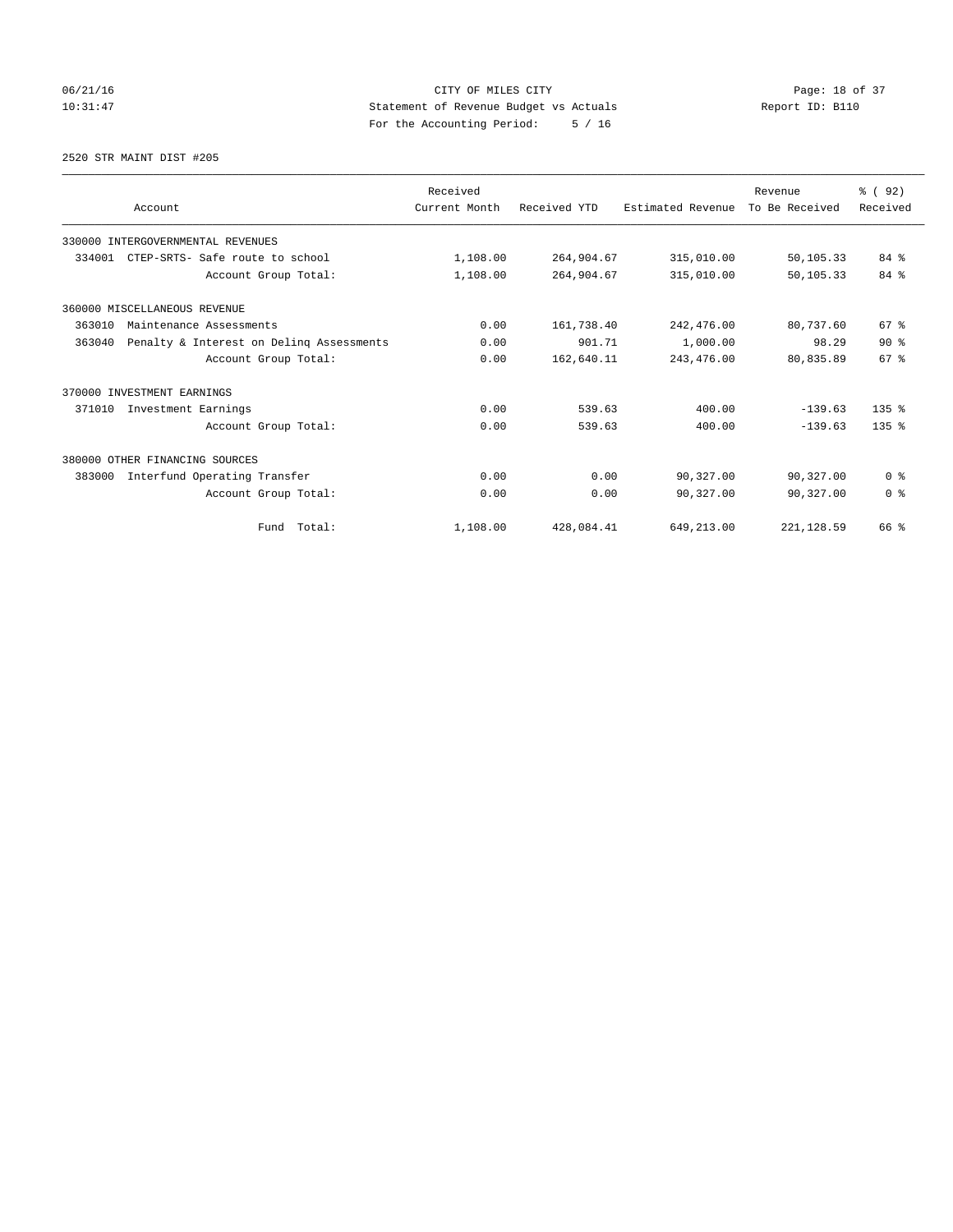## 06/21/16 Page: 19 of 37 10:31:47 Statement of Revenue Budget vs Actuals Report ID: B110 For the Accounting Period: 5 / 16

#### 2540 STR MAINT DIST#207-(MILESTOWN ESTATES)

|        |                                          | Received      |              |                   | Revenue        | 8 (92)              |
|--------|------------------------------------------|---------------|--------------|-------------------|----------------|---------------------|
|        | Account                                  | Current Month | Received YTD | Estimated Revenue | To Be Received | Received            |
|        | 360000 MISCELLANEOUS REVENUE             |               |              |                   |                |                     |
| 363010 | Maintenance Assessments                  | 0.00          | 5,289.36     | 6,464.00          | 1,174.64       | $82*$               |
| 363040 | Penalty & Interest on Deling Assessments | 0.00          | 16.19        | 0.00              | $-16.19$       | $***$ $\approx$     |
|        | Account Group Total:                     | 0.00          | 5,305.55     | 6,464.00          | 1,158.45       | $82*$               |
| 370000 | INVESTMENT EARNINGS                      |               |              |                   |                |                     |
| 371010 | Investment Earnings                      | 0.00          | 7.47         | 0.00              | $-7.47$        | $***$ $\frac{6}{3}$ |
|        | Account Group Total:                     | 0.00          | 7.47         | 0.00              | $-7.47$        | $***$ $\approx$     |
|        | Total:<br>Fund                           | 0.00          | 5,313.02     | 6,464.00          | 1,150.98       | $82*$               |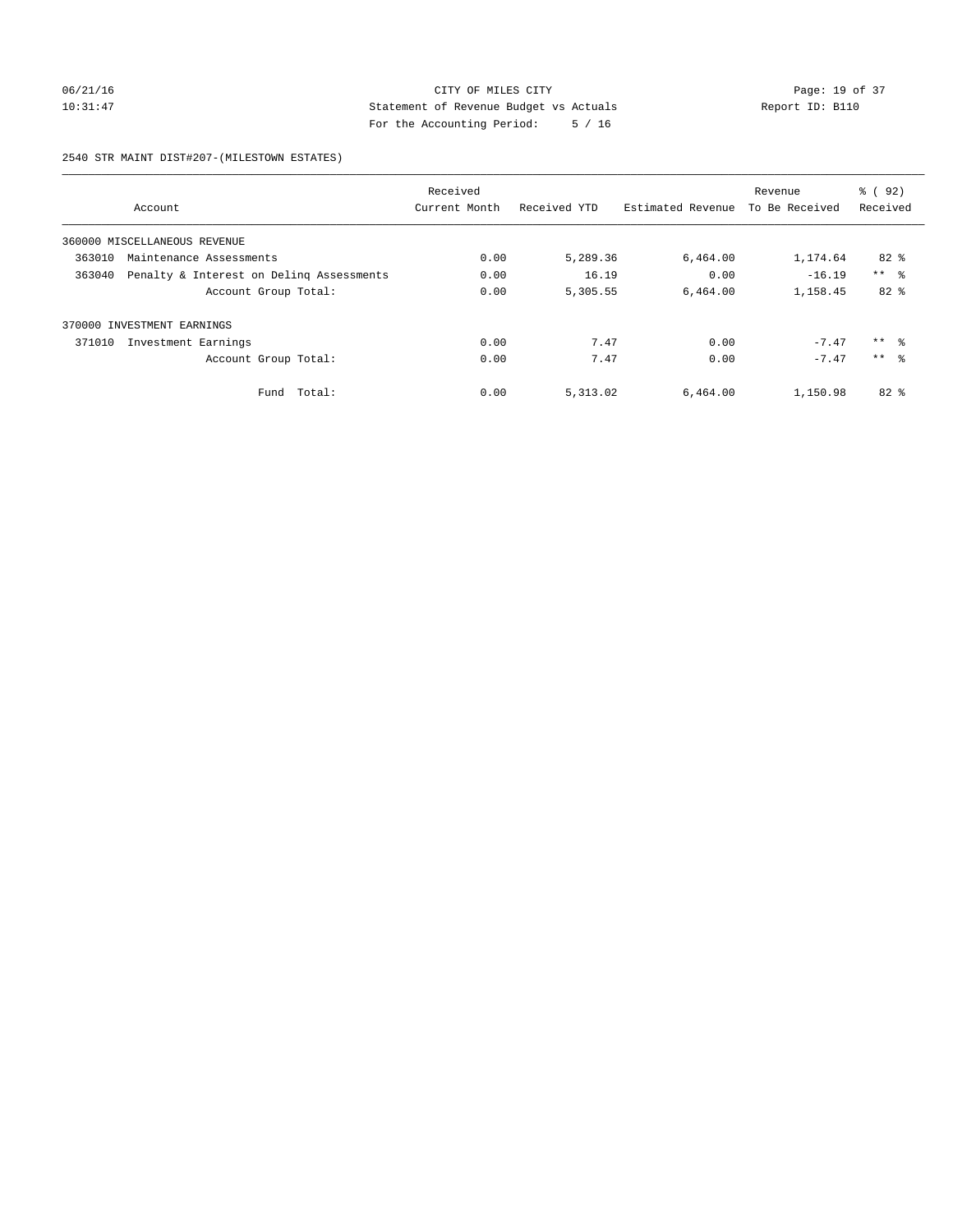# 06/21/16 Page: 20 of 37 10:31:47 Statement of Revenue Budget vs Actuals Report ID: B110 For the Accounting Period: 5 / 16

#### 2701 Fire Grants

| Account                                | Received<br>Current Month | Received YTD | Estimated Revenue | Revenue<br>To Be Received | 8 (92)<br>Received |
|----------------------------------------|---------------------------|--------------|-------------------|---------------------------|--------------------|
|                                        |                           |              |                   |                           |                    |
| 340000 Charges for Services            |                           |              |                   |                           |                    |
| Fire Dept Equip Rental/Labor<br>342025 | 225.00                    | 225.00       | 0.00              | $-225.00$                 | $***$ $\approx$    |
| Account Group Total:                   | 225.00                    | 225.00       | 0.00              | $-225.00$                 | $***$ $\approx$    |
| 360000 MISCELLANEOUS REVENUE           |                           |              |                   |                           |                    |
| 365040<br>DONATIONS-FIRE/AMB           | 0.00                      | 0.00         | 1,000.00          | 1,000.00                  | 0 <sup>8</sup>     |
| Account Group Total:                   | 0.00                      | 0.00         | 1,000.00          | 1,000.00                  | 0 <sup>8</sup>     |
| Fund Total:                            | 225.00                    | 225.00       | 1,000.00          | 775.00                    | $23$ $%$           |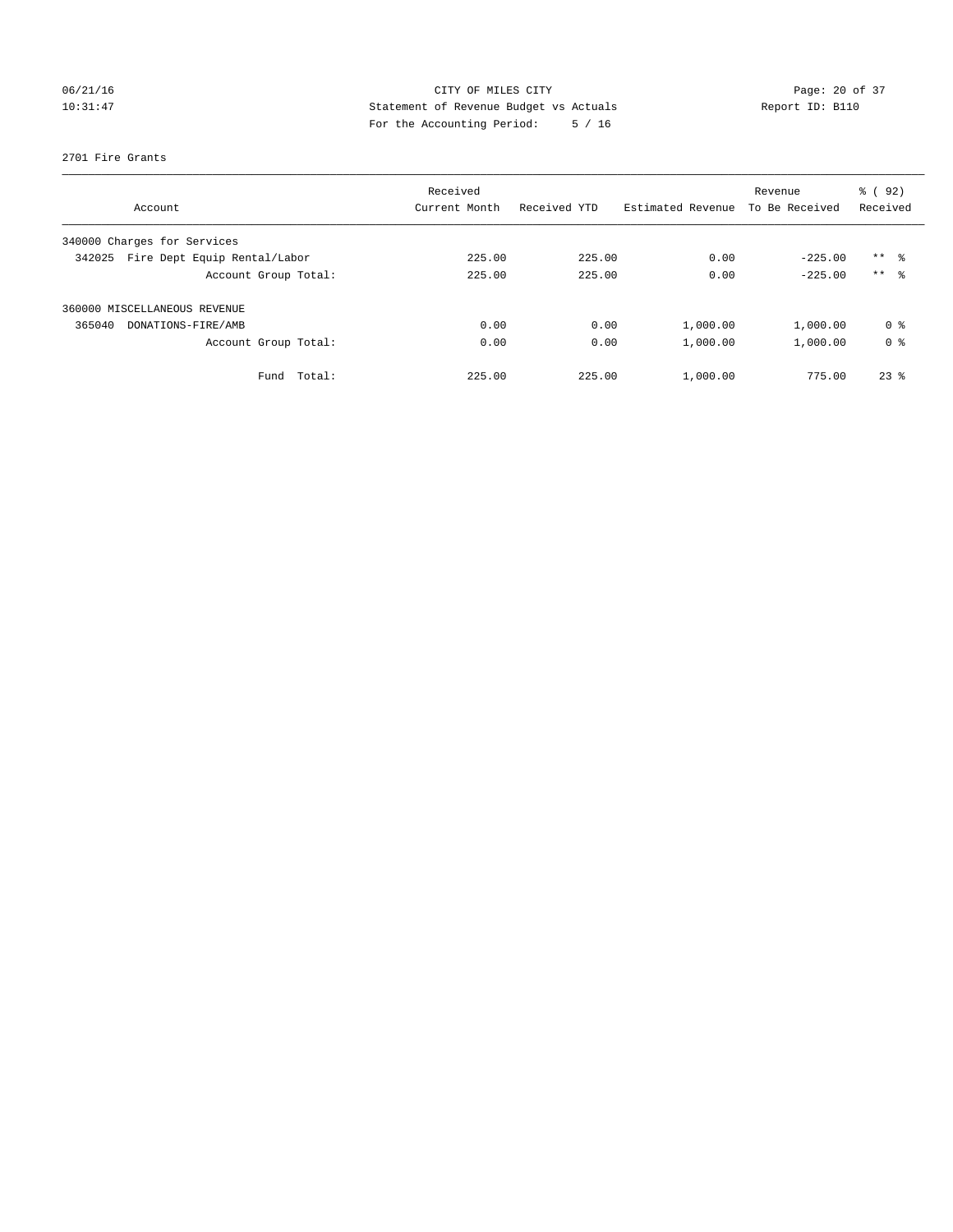## 06/21/16 Page: 21 of 37 10:31:47 Statement of Revenue Budget vs Actuals Report ID: B110 For the Accounting Period: 5 / 16

2820 GAS TAX

| Account                              | Received<br>Current Month | Received YTD | Estimated Revenue | Revenue<br>To Be Received | 8 (92)<br>Received |
|--------------------------------------|---------------------------|--------------|-------------------|---------------------------|--------------------|
| 330000 INTERGOVERNMENTAL REVENUES    |                           |              |                   |                           |                    |
| Gasoline Tax Apportionment<br>335040 | 15,054.52                 | 165,599.72   | 180,654.00        | 15,054.28                 | $92*$              |
| Account Group Total:                 | 15,054.52                 | 165,599.72   | 180,654.00        | 15,054.28                 | $92*$              |
| Fund Total:                          | 15,054.52                 | 165,599.72   | 180,654.00        | 15,054.28                 | 92 %               |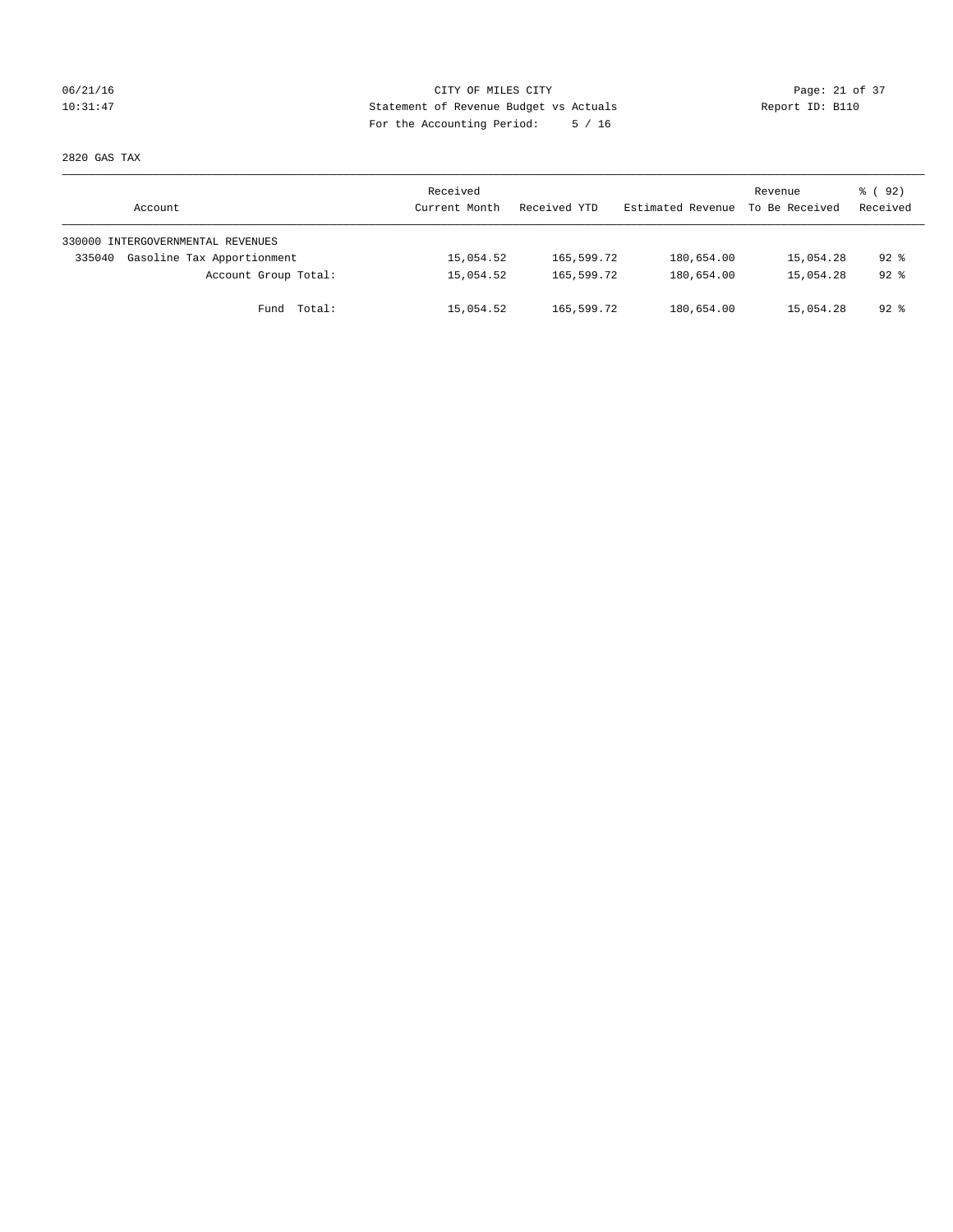# 06/21/16 Page: 22 of 37 10:31:47 Statement of Revenue Budget vs Actuals Report ID: B110 For the Accounting Period: 5 / 16

2850 911 EMERGENCY

|        | Account                           |        | Received<br>Current Month | Received YTD | Estimated Revenue | Revenue<br>To Be Received | % (92)<br>Received |
|--------|-----------------------------------|--------|---------------------------|--------------|-------------------|---------------------------|--------------------|
|        | 330000 INTERGOVERNMENTAL REVENUES |        |                           |              |                   |                           |                    |
| 335080 | Basic 911 Funds                   |        | 0.00                      | 48,026.87    | 63,000.00         | 14,973.13                 | 76 %               |
| 335081 | Enhanced 911 Funds                |        | 0.00                      | 48,026.87    | 63,000.00         | 14,973.13                 | 76 %               |
| 335082 | 911 - WIRELESS FUNDS              |        | 0.00                      | 80,011.57    | 75,000.00         | $-5,011.57$               | $107$ %            |
|        | Account Group Total:              |        | 0.00                      | 176,065.31   | 201,000.00        | 24,934.69                 | 88 %               |
|        | 370000 INVESTMENT EARNINGS        |        |                           |              |                   |                           |                    |
| 371010 | Investment Earnings               |        | 0.00                      | 319.76       | 200.00            | $-119.76$                 | $160*$             |
|        | Account Group Total:              |        | 0.00                      | 319.76       | 200.00            | $-119.76$                 | $160*$             |
|        | Fund                              | Total: | 0.00                      | 176,385.07   | 201,200.00        | 24,814.93                 | 88 %               |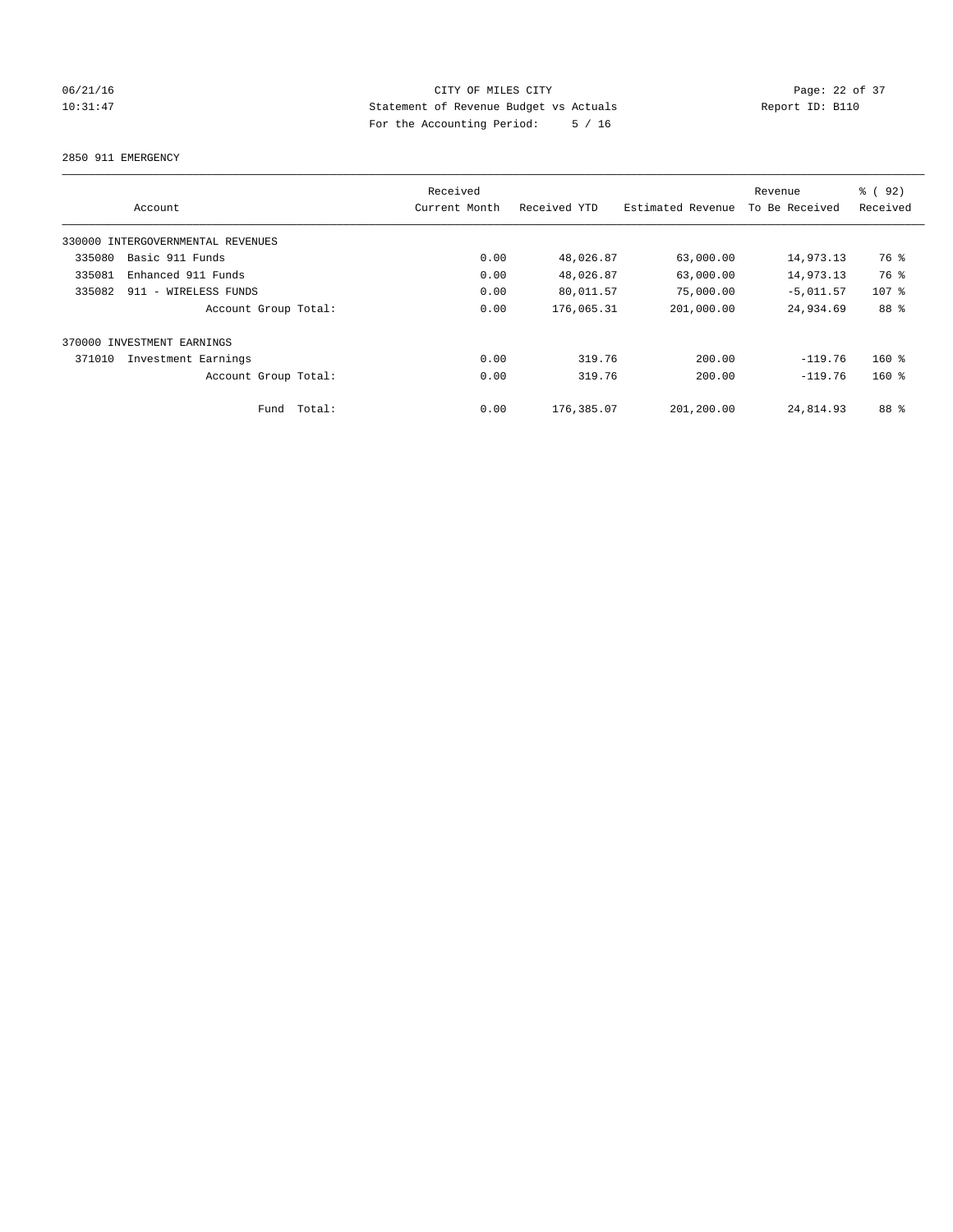# 06/21/16 Page: 23 of 37 10:31:47 Statement of Revenue Budget vs Actuals Report ID: B110 For the Accounting Period: 5 / 16

2880 LIBRARY GRANTS

|        | Account                           | Received<br>Current Month | Received YTD | Estimated Revenue | Revenue<br>To Be Received | % ( 92 )<br>Received |
|--------|-----------------------------------|---------------------------|--------------|-------------------|---------------------------|----------------------|
|        | 330000 INTERGOVERNMENTAL REVENUES |                           |              |                   |                           |                      |
| 334100 | Library - State Aid               | 0.00                      | 5,398.69     | 5,399.00          | 0.31                      | $100*$               |
| 334101 | HB#193-Interlibrary Loan Reimb    | 0.00                      | 0.00         | 5,000.00          | 5,000.00                  | 0 <sup>8</sup>       |
| 334105 | Sagebrush Fed/Coal Sev Tax        | 0.00                      | 4,792.80     | 4,793.00          | 0.20                      | $100*$               |
|        | Account Group Total:              | 0.00                      | 10,191.49    | 15,192.00         | 5,000.51                  | 67 %                 |
|        | Fund Total:                       | 0.00                      | 10,191.49    | 15,192.00         | 5,000.51                  | $67*$                |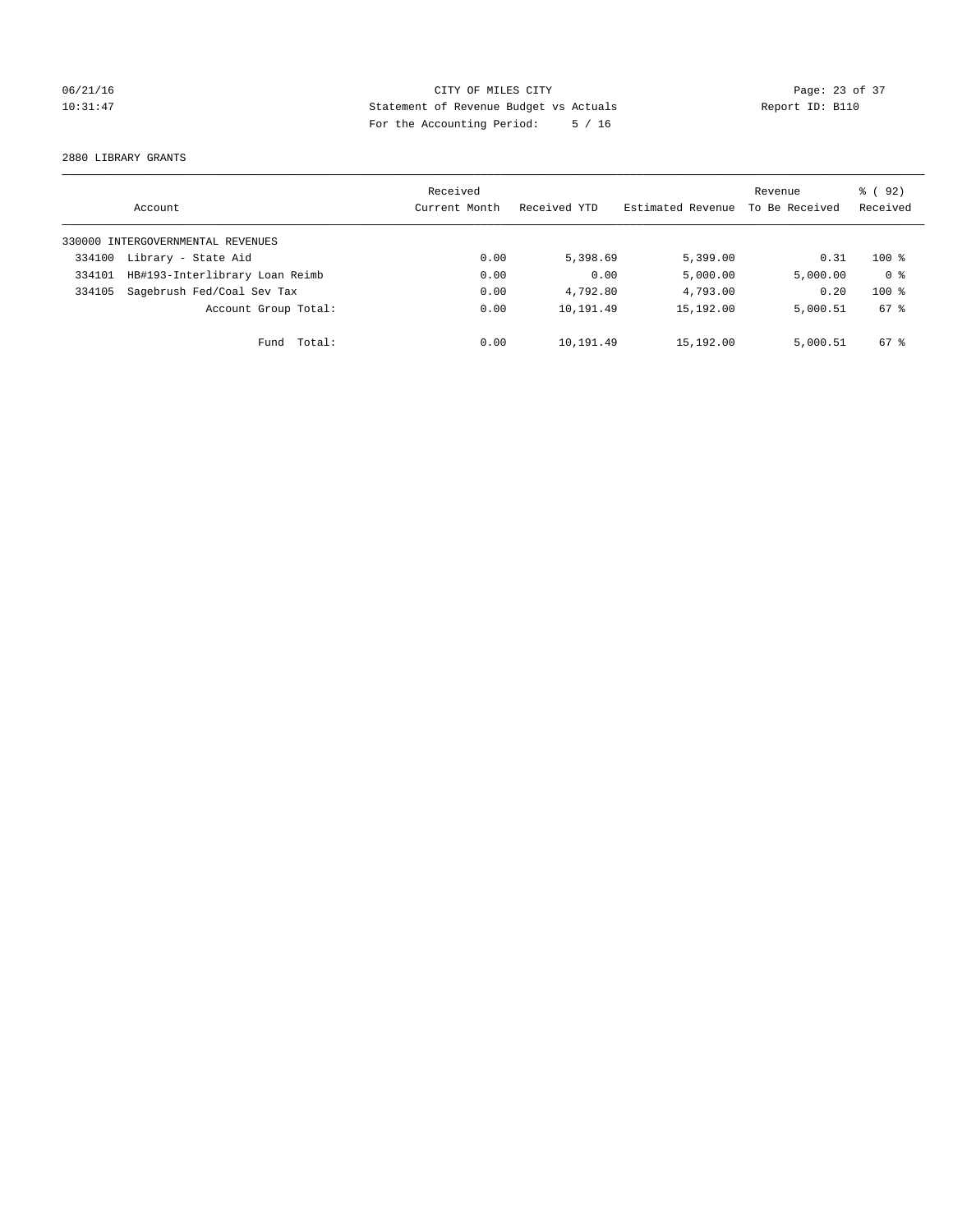# 06/21/16 Page: 24 of 37 10:31:47 Statement of Revenue Budget vs Actuals Report ID: B110 For the Accounting Period: 5 / 16

2935 Historic Preservation

| Account                                | Received<br>Current Month | Received YTD | Estimated Revenue | Revenue<br>To Be Received | % (92)<br>Received |
|----------------------------------------|---------------------------|--------------|-------------------|---------------------------|--------------------|
| 330000 INTERGOVERNMENTAL REVENUES      |                           |              |                   |                           |                    |
| 334000<br>State Grants                 | 0.00                      | 2,750.00     | 5,500.00          | 2,750.00                  | $50*$              |
| Account Group Total:                   | 0.00                      | 2,750.00     | 5,500.00          | 2,750.00                  | $50*$              |
| 340000 Charges for Services            |                           |              |                   |                           |                    |
| 346080<br>Preservation Service Fees    | 0.00                      | 0.00         | 1,200.00          | 1,200.00                  | 0 <sup>8</sup>     |
| Account Group Total:                   | 0.00                      | 0.00         | 1,200.00          | 1,200.00                  | 0 <sup>8</sup>     |
| 360000 MISCELLANEOUS REVENUE           |                           |              |                   |                           |                    |
| 365000<br>Contributions and Donations  | 0.00                      | 1,100.00     | 1,000.00          | $-100.00$                 | $110*$             |
| Account Group Total:                   | 0.00                      | 1,100.00     | 1,000.00          | $-100.00$                 | $110*$             |
| 380000 OTHER FINANCING SOURCES         |                           |              |                   |                           |                    |
| Interfund Operating Transfer<br>383000 | 0.00                      | 3,457.00     | 52,863.00         | 49,406.00                 | 7 %                |
| Account Group Total:                   | 0.00                      | 3,457.00     | 52,863.00         | 49,406.00                 | 7 %                |
| Total:<br>Fund                         | 0.00                      | 7.307.00     | 60,563.00         | 53,256.00                 | $12*$              |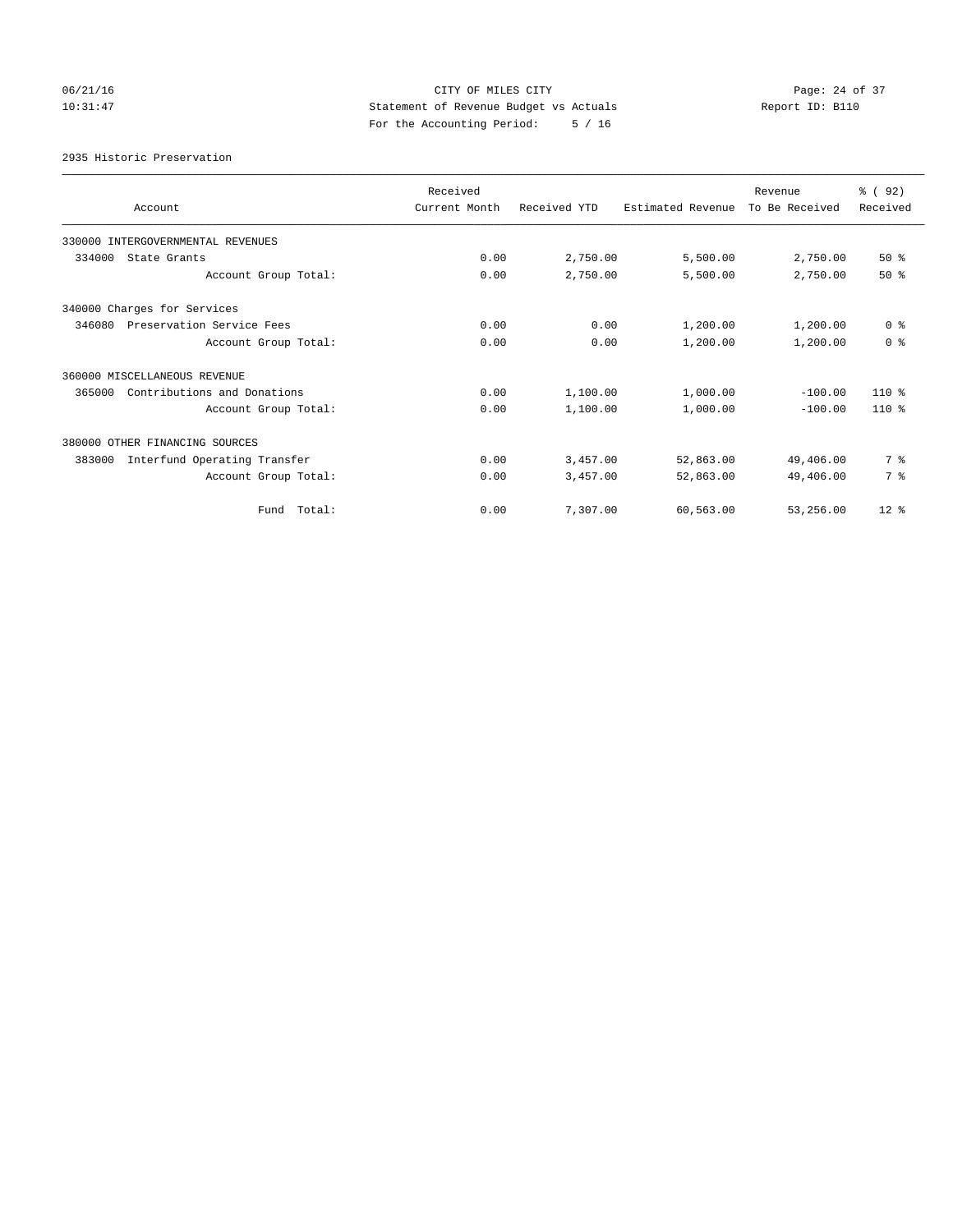## 06/21/16 Page: 25 of 37 10:31:47 Statement of Revenue Budget vs Actuals Report ID: B110 For the Accounting Period: 5 / 16

2985 RETIRED SENIOR VOLUNTEER PROG (RSVP)

| Account                           |             | Received<br>Current Month | Received YTD | Estimated Revenue | Revenue<br>To Be Received | 8 (92)<br>Received |
|-----------------------------------|-------------|---------------------------|--------------|-------------------|---------------------------|--------------------|
|                                   |             |                           |              |                   |                           |                    |
| 330000 INTERGOVERNMENTAL REVENUES |             |                           |              |                   |                           |                    |
| 331165<br>RSVP FEDERAL GRANTS     |             | 0.00                      | 12,679.18    | 17,432.00         | 4,752.82                  | 73 %               |
| 331166<br>RSVP-Fallon/Custer      |             | 10,600.00                 | 55,608.09    | 55,325.00         | $-283.09$                 | $101$ %            |
| Account Group Total:              |             | 10,600.00                 | 68,287.27    | 72,757.00         | 4,469.73                  | 94.8               |
| 360000 MISCELLANEOUS REVENUE      |             |                           |              |                   |                           |                    |
| 362020<br>MISC REVENUE            |             | 0.00                      | 12,744.68    | 15,300.00         | 2,555.32                  | 83%                |
| Account Group Total:              |             | 0.00                      | 12,744.68    | 15,300.00         | 2,555.32                  | 83%                |
| 370000 INVESTMENT EARNINGS        |             |                           |              |                   |                           |                    |
| 371010<br>Investment Earnings     |             | 0.00                      | 11.48        | 0.00              | $-11.48$                  | $***$ $ -$         |
| Account Group Total:              |             | 0.00                      | 11.48        | 0.00              | $-11.48$                  | $***$ $ -$         |
|                                   | Fund Total: | 10,600.00                 | 81,043.43    | 88,057.00         | 7,013.57                  | $92$ $%$           |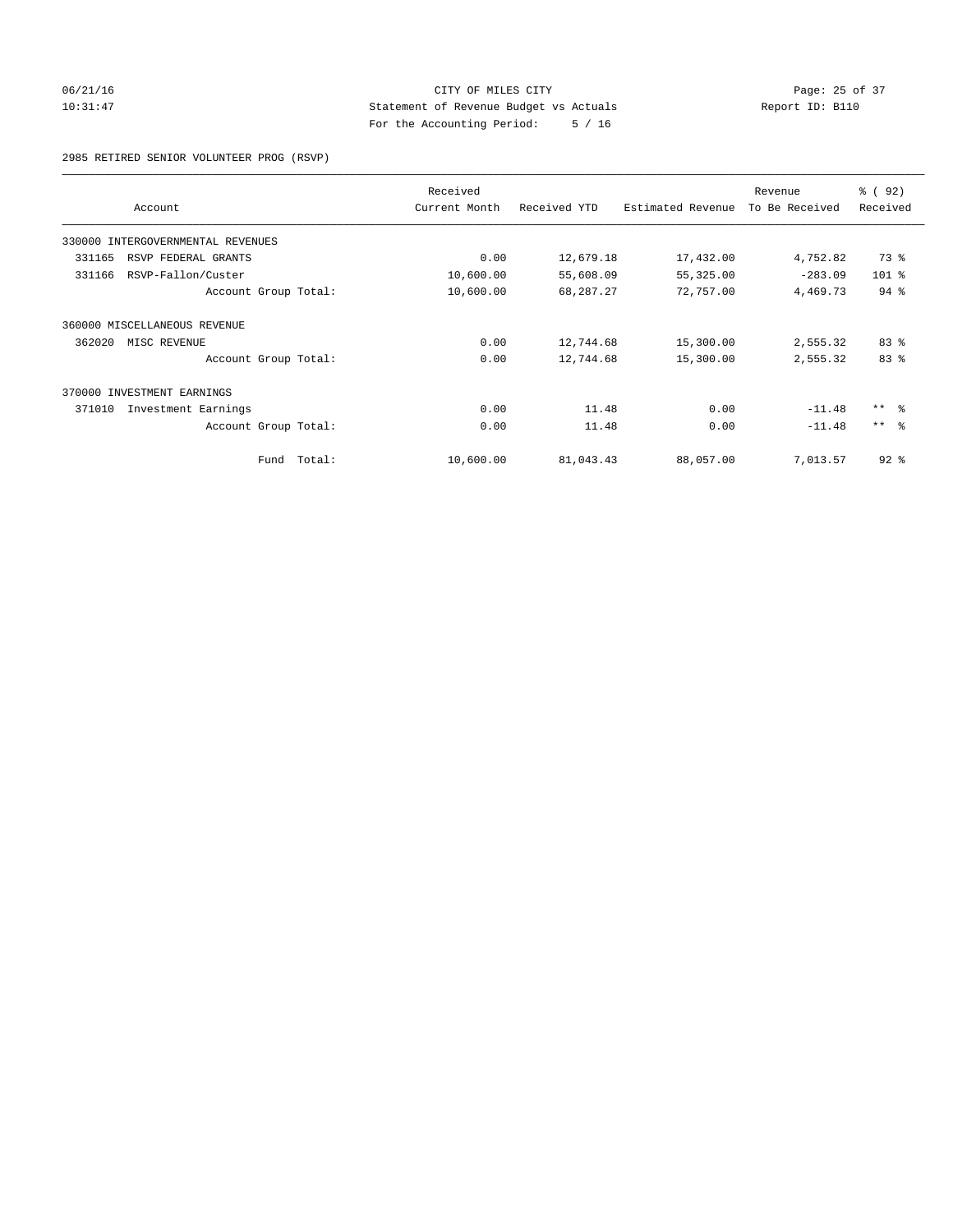## 06/21/16 Page: 26 of 37 10:31:47 Statement of Revenue Budget vs Actuals Report ID: B110 For the Accounting Period: 5 / 16

#### 3400 SID REVOLVING FUND

| Account                                | Received<br>Current Month | Received YTD | Estimated Revenue | Revenue<br>To Be Received | 8 (92)<br>Received |
|----------------------------------------|---------------------------|--------------|-------------------|---------------------------|--------------------|
| 380000 OTHER FINANCING SOURCES         |                           |              |                   |                           |                    |
| Interfund Operating Transfer<br>383000 | 0.00                      | 0.00         | 2,843.00          | 2,843.00                  | 0 %                |
| Account Group Total:                   | 0.00                      | 0.00         | 2,843.00          | 2,843.00                  | 0 <sup>8</sup>     |
| Fund Total:                            | 0.00                      | 0.00         | 2,843.00          | 2,843.00                  | 0 %                |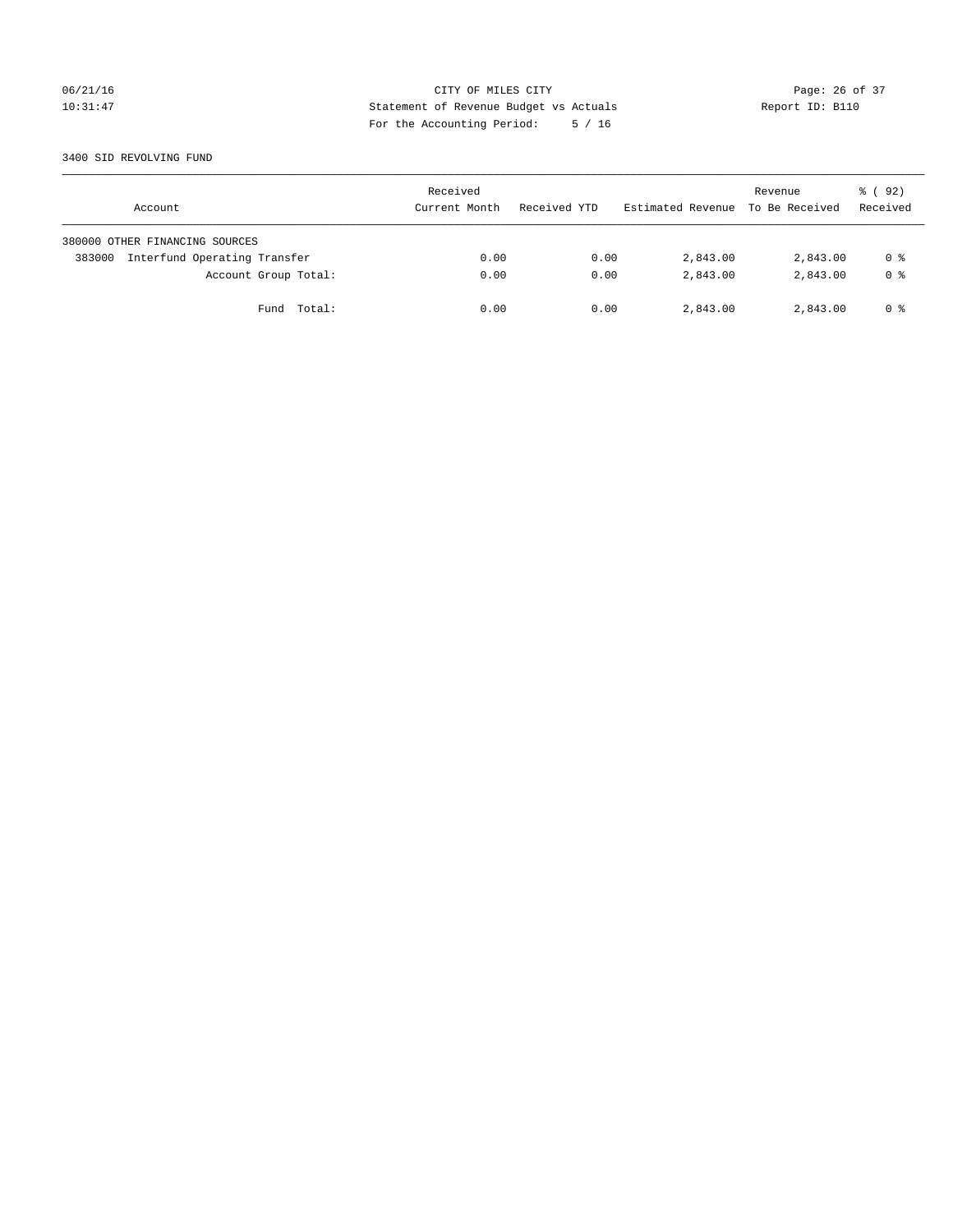# 06/21/16 Page: 27 of 37 10:31:47 Statement of Revenue Budget vs Actuals Report ID: B110 For the Accounting Period: 5 / 16

3670 SID 211

| Account                                           | Received<br>Current Month | Received YTD | Estimated Revenue | Revenue<br>To Be Received | 8 (92)<br>Received |
|---------------------------------------------------|---------------------------|--------------|-------------------|---------------------------|--------------------|
| 360000 MISCELLANEOUS REVENUE                      |                           |              |                   |                           |                    |
| Bond Principal and Interest Assessments<br>363020 | 0.00                      | 2,641.97     | 5,650.00          | 3,008.03                  | $47*$              |
| Account Group Total:                              | 0.00                      | 2,641.97     | 5,650.00          | 3,008.03                  | 47.8               |
| Fund Total:                                       | 0.00                      | 2,641.97     | 5,650.00          | 3,008.03                  | 47 %               |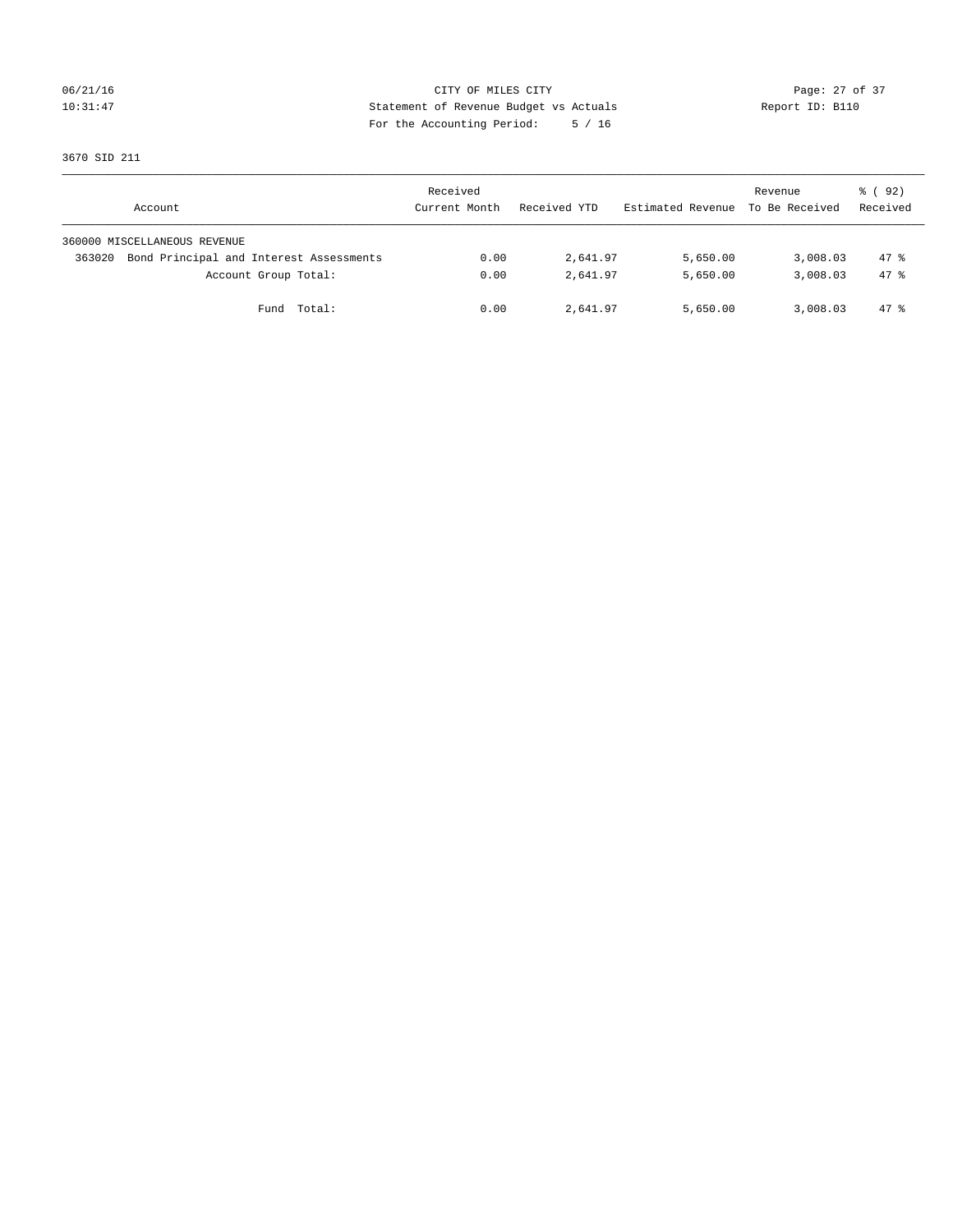## 06/21/16 Page: 28 of 37 10:31:47 Statement of Revenue Budget vs Actuals Report ID: B110 For the Accounting Period: 5 / 16

4000 General Fund Capitol Improvement Fund

|        | Account                    |             | Received<br>Current Month | Received YTD | Estimated Revenue | Revenue<br>To Be Received | 8 (92)<br>Received |
|--------|----------------------------|-------------|---------------------------|--------------|-------------------|---------------------------|--------------------|
|        | 370000 INVESTMENT EARNINGS |             |                           |              |                   |                           |                    |
| 371010 | Investment Earnings        |             | 0.00                      | 122.75       | 0.00              | $-122.75$                 | $***$ %            |
|        | Account Group Total:       |             | 0.00                      | 122.75       | 0.00              | $-122.75$                 | $***$ %            |
|        |                            | Fund Total: | 0.00                      | 122.75       | 0.00              | $-122.75$                 | $***$ %            |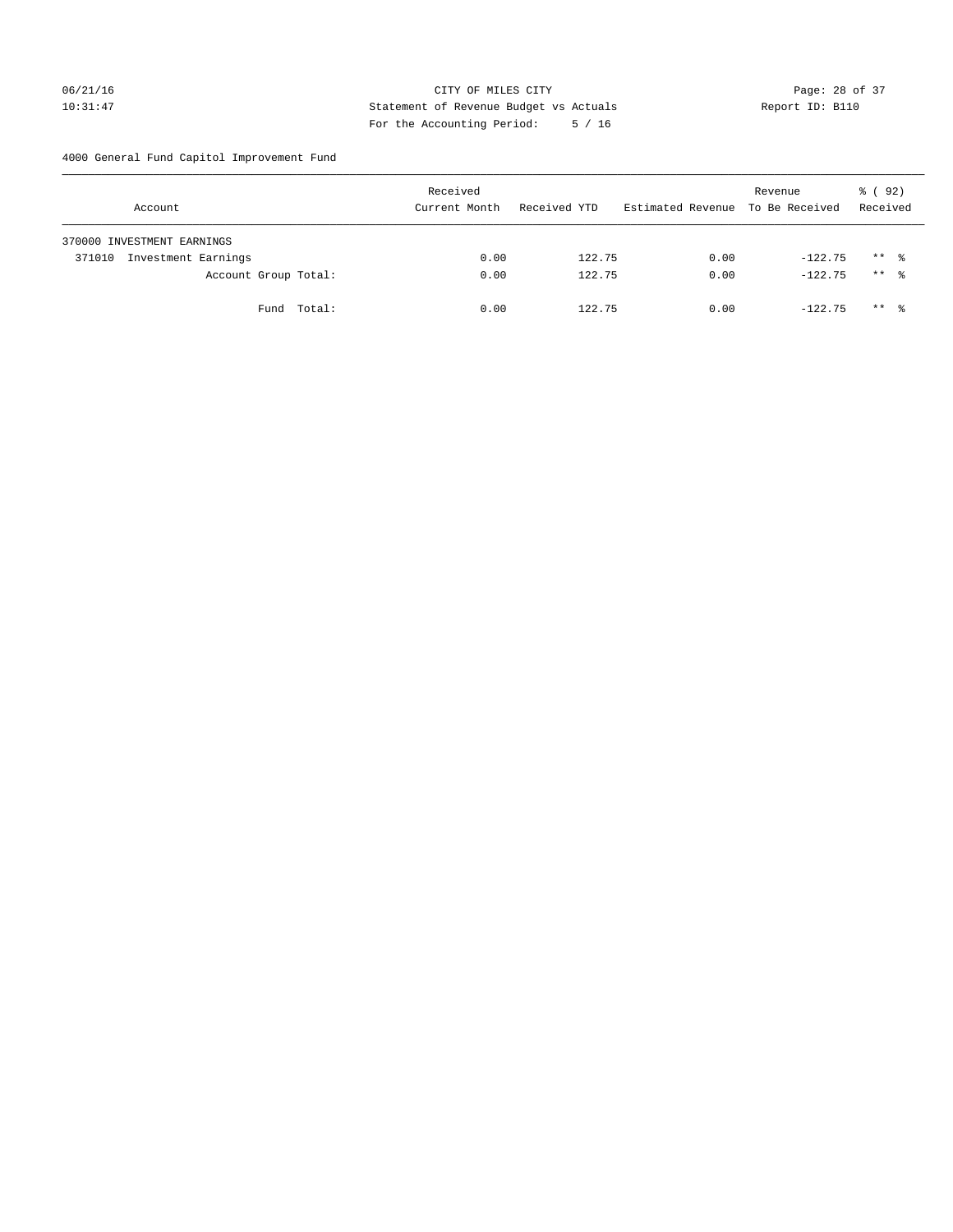# 06/21/16 Page: 29 of 37 10:31:47 Statement of Revenue Budget vs Actuals Report ID: B110 For the Accounting Period: 5 / 16

# 4020 SID#211- Capital Improv. Arrowhead Lane (Dist #204)

| Account                       | Received<br>Current Month | Received YTD | Estimated Revenue | Revenue<br>To Be Received | 8 (92)<br>Received |
|-------------------------------|---------------------------|--------------|-------------------|---------------------------|--------------------|
| 360000 MISCELLANEOUS REVENUE  |                           |              |                   |                           |                    |
| Special Assessments<br>363000 | 0.00                      | 0.00         | 4,657.00          | 4,657.00                  | 0 %                |
| Account Group Total:          | 0.00                      | 0.00         | 4,657.00          | 4,657.00                  | 0 %                |
| Fund Total:                   | 0.00                      | 0.00         | 4,657.00          | 4,657.00                  | 0 %                |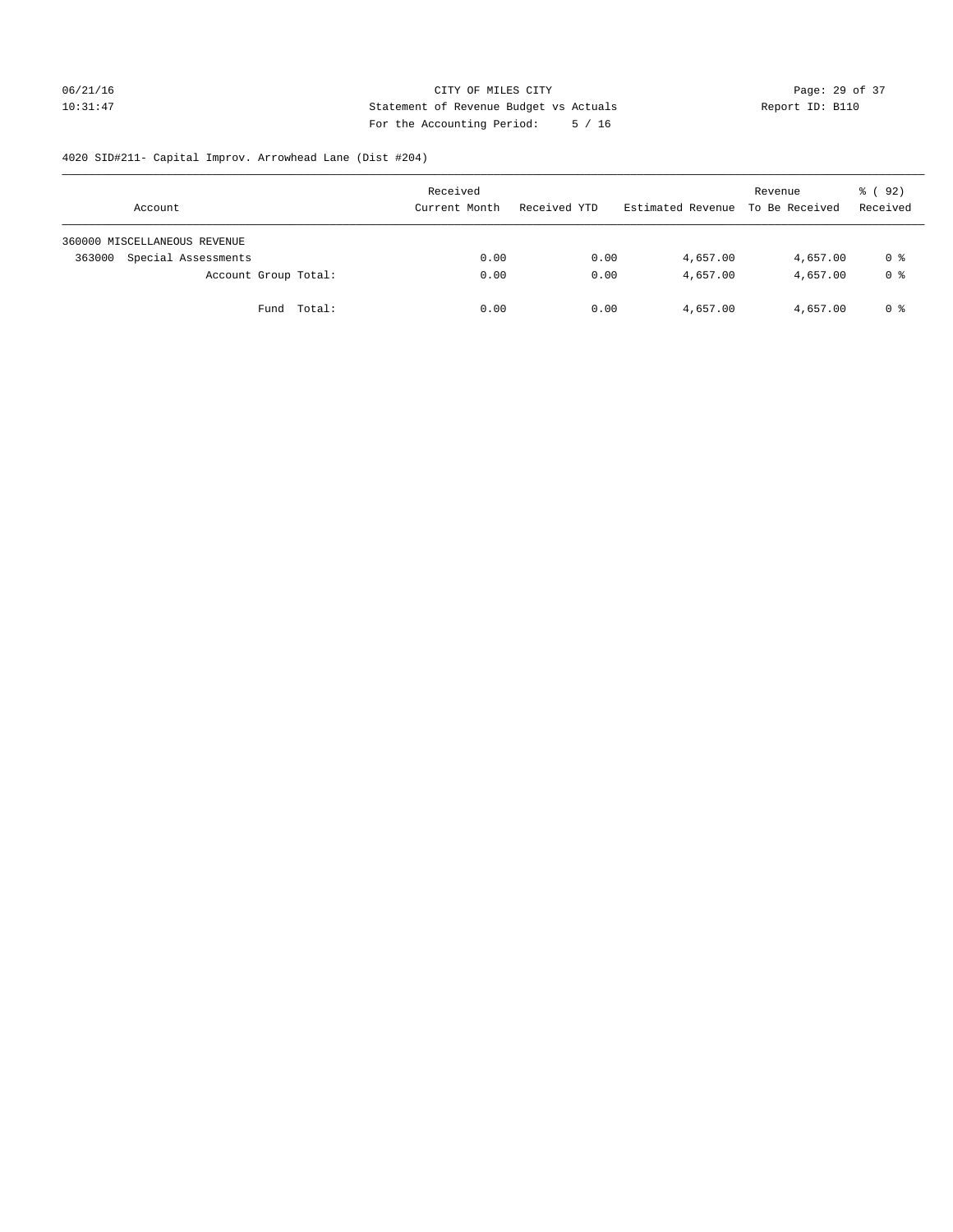## 06/21/16 Page: 30 of 37 10:31:47 Statement of Revenue Budget vs Actuals Report ID: B110 For the Accounting Period: 5 / 16

## 4050 Ambulance Capital Improvement Fund

| Account                                | Received<br>Current Month | Received YTD | Estimated Revenue | Revenue<br>To Be Received | 8 (92)<br>Received |
|----------------------------------------|---------------------------|--------------|-------------------|---------------------------|--------------------|
| 380000 OTHER FINANCING SOURCES         |                           |              |                   |                           |                    |
| Interfund Operating Transfer<br>383000 | 0.00                      | 13,779.06    | 13,779.06         | 0.00                      | $100*$             |
| Account Group Total:                   | 0.00                      | 13,779.06    | 13,779.06         | 0.00                      | $100*$             |
| Fund Total:                            | 0.00                      | 13,779.06    | 13,779.06         | 0.00                      | $100*$             |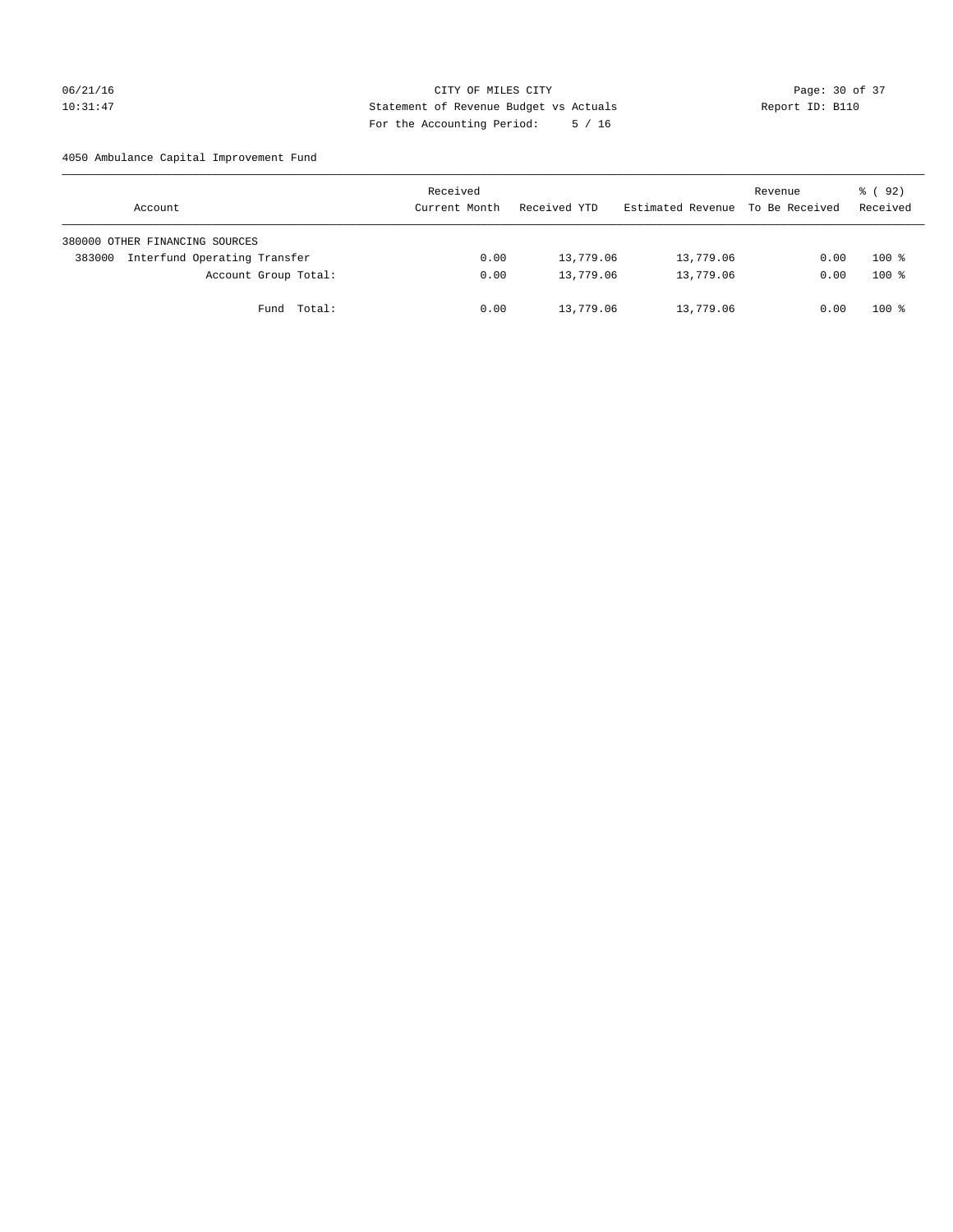## 06/21/16 Page: 31 of 37 10:31:47 Statement of Revenue Budget vs Actuals Report ID: B110 For the Accounting Period: 5 / 16

4056 Airport- Capital Improvement Plan

|        | Account                            | Received<br>Current Month | Received YTD | Estimated Revenue | Revenue<br>To Be Received | 8 (92)<br>Received  |
|--------|------------------------------------|---------------------------|--------------|-------------------|---------------------------|---------------------|
|        | 340000 Charges for Services        |                           |              |                   |                           |                     |
| 343018 | Sale of Street & Roadway Materials | 0.00                      | 31,724.44    | 0.00              | $-31,724.44$              | $***$ %             |
| 343065 | Building Rentals                   | 879.76                    | 10,810.32    | 0.00              | $-10,810.32$              | $***$ %             |
|        | Account Group Total:               | 879.76                    | 42,534.76    | 0.00              | $-42.534.76$              | $***$ $\frac{6}{5}$ |
|        | Fund Total:                        | 879.76                    | 42,534.76    | 0.00              | $-42,534.76$              | $***$ 2             |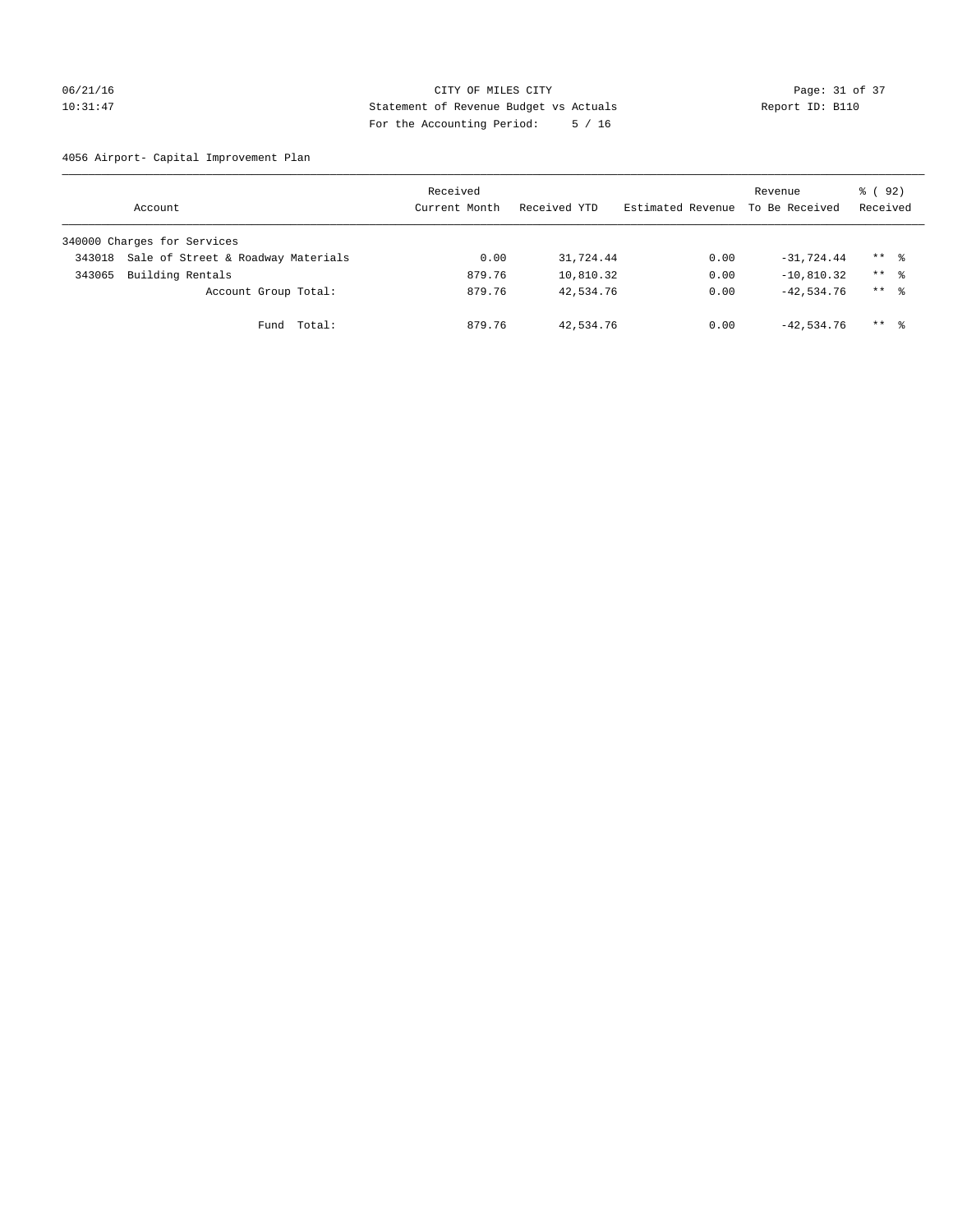# 06/21/16 Page: 32 of 37 10:31:47 Statement of Revenue Budget vs Actuals Report ID: B110 For the Accounting Period: 5 / 16

4060 CAPITAL IMPROV-PUBLIC WORKS

|        | Account                             | Received<br>Current Month | Received YTD | Estimated Revenue | Revenue<br>To Be Received | 8 (92)<br>Received      |
|--------|-------------------------------------|---------------------------|--------------|-------------------|---------------------------|-------------------------|
|        | 320000 LICENSES AND PERMITS         |                           |              |                   |                           |                         |
| 323040 | Other Miscellaneous Permits         | 500.00                    | 3,250.00     | 3,000.00          | $-250.00$                 | 108 <sup>8</sup>        |
|        | Account Group Total:                | 500.00                    | 3,250.00     | 3,000.00          | $-250.00$                 | 108 <sup>8</sup>        |
|        | 340000 Charges for Services         |                           |              |                   |                           |                         |
| 343012 | Street & Roadway Labor/Equip Rental | 900.00                    | 900.00       | 0.00              | $-900.00$                 | $***$ $=$ $\frac{6}{5}$ |
| 343014 | Street Cleaning                     | 8,490.00                  | 8,490.00     | 8,490.00          | 0.00                      | $100*$                  |
| 343016 | Prkg Vio/Off Str-Impnd Fees         | 0.00                      | 3,085.50     | 500.00            | $-2,585.50$               | 617 %                   |
| 343018 | Sale of Street & Roadway Materials  | 0.00                      | 0.00         | 1,000.00          | 1,000.00                  | 0 <sup>8</sup>          |
|        | Account Group Total:                | 9,390.00                  | 12,475.50    | 9,990.00          | $-2,485.50$               | $125$ $%$               |
|        | 360000 MISCELLANEOUS REVENUE        |                           |              |                   |                           |                         |
|        | 367000 Sale of Junk or Salvage      | 0.00                      | 7,205.79     | 0.00              | $-7.205.79$               | ** %                    |
|        | Account Group Total:                | 0.00                      | 7,205.79     | 0.00              | $-7.205.79$               | $***$ $=$               |
|        | 370000 INVESTMENT EARNINGS          |                           |              |                   |                           |                         |
| 371010 | Investment Earnings                 | 0.00                      | 635.28       | 0.00              | $-635.28$                 | ** *                    |
|        | Account Group Total:                | 0.00                      | 635.28       | 0.00              | $-635.28$                 | $***$ $ -$              |
|        | 380000 OTHER FINANCING SOURCES      |                           |              |                   |                           |                         |
| 383000 | Interfund Operating Transfer        | 0.00                      | 244,000.00   | 244,000.00        | 0.00                      | $100*$                  |
|        | Account Group Total:                | 0.00                      | 244,000.00   | 244,000.00        | 0.00                      | $100*$                  |
|        | Fund Total:                         | 9,890.00                  | 267,566.57   | 256,990.00        | $-10, 576.57$             | $104$ %                 |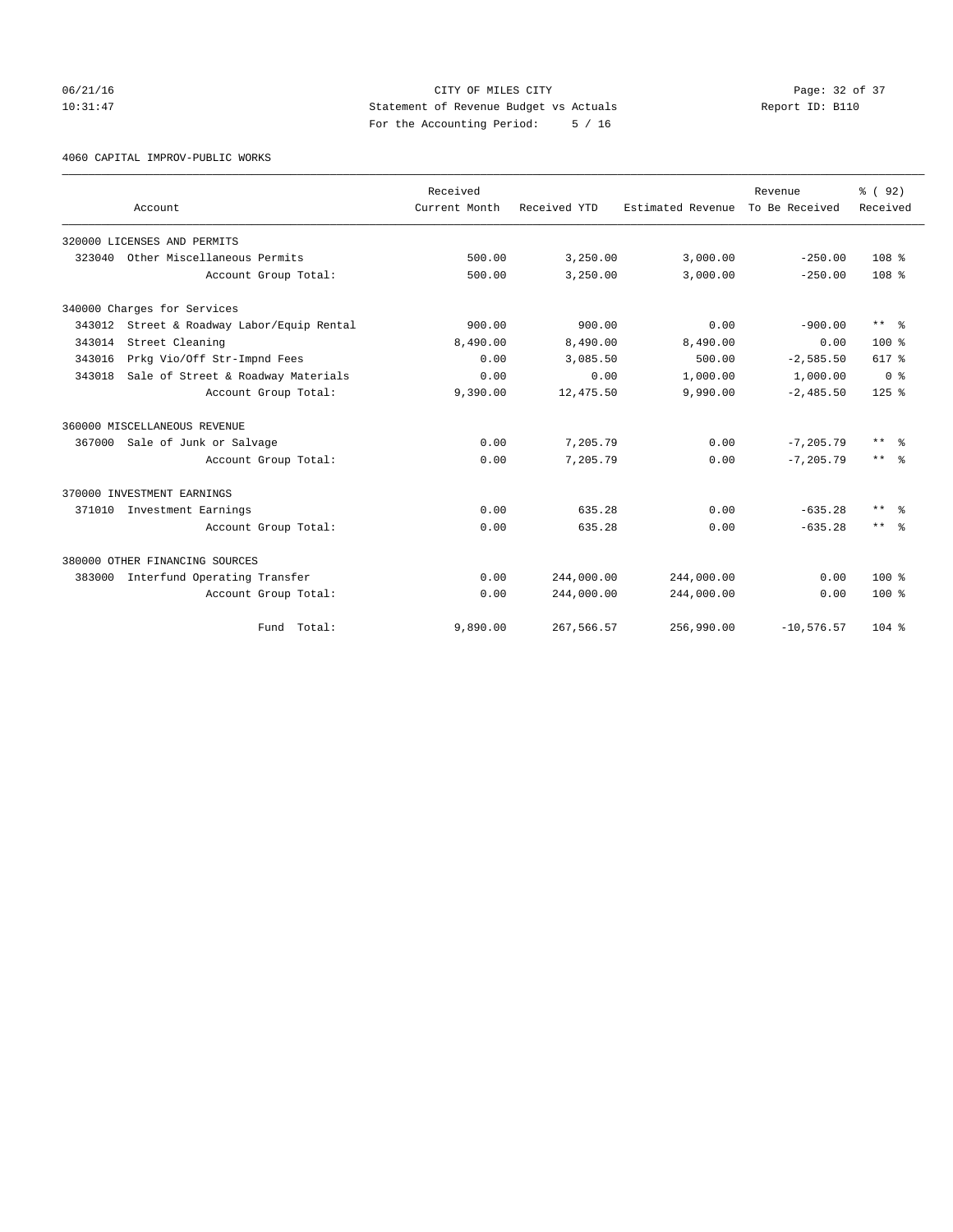# 06/21/16 Page: 33 of 37 10:31:47 Statement of Revenue Budget vs Actuals Report ID: B110 For the Accounting Period: 5 / 16

## 5210 WATER UTILITY

|        |                                      | Received      |              |                   | Revenue         | 8 (92)                  |
|--------|--------------------------------------|---------------|--------------|-------------------|-----------------|-------------------------|
|        | Account                              | Current Month | Received YTD | Estimated Revenue | To Be Received  | Received                |
|        | 340000 Charges for Services          |               |              |                   |                 |                         |
| 343021 | Metered Water Sales                  | 151,130.11    | 1,840,872.63 | 1,950.00          | $-1,838,922.63$ | $***$ $%$               |
| 343022 | Unmetered Water Sales/Chrgoffs       | 210.26        | 1,098.50     | 1,800.00          | 701.50          | $61$ $%$                |
| 343023 | Bulk Water Sales                     | 328.68        | 8,449.50     | 5.000.00          | $-3.449.50$     | 169 <sup>°</sup>        |
| 343024 | Sales of Water Materials & Supplies  | 1,120.00      | 1,120.00     | 0.00              | $-1, 120.00$    | $***$ $%$               |
| 343025 | Hookup Fee                           | 1,200.00      | 8,400.00     | 10,000.00         | 1,600.00        | 84 %                    |
| 343026 | Water Install/Tap Chrgs/Labor        | 2,238.00      | 5,673.00     | 5.000.00          | $-673.00$       | $113*$                  |
| 343027 | Chg for Wtr Dept. Serv               | 455.00        | 7,539.51     | 0.00              | $-7,539.51$     | $***$ $ -$              |
| 343029 | Curb Stop Replacement Fee            | 3,612.00      | 39,910.00    | 42,500.00         | 2,590.00        | 94 %                    |
| 343039 | Custer Co w/s District (Water Study) | 0.00          | 0.00         | 7,500.00          | 7,500.00        | 0 <sup>8</sup>          |
|        | Account Group Total:                 | 160,294.05    | 1,913,063.14 | 73,750.00         | $-1,839,313.14$ | $***$ $%$               |
|        | 360000 MISCELLANEOUS REVENUE         |               |              |                   |                 |                         |
| 362020 | MISC REVENUE                         | 810.00        | 1,427.64     | 5.000.00          | 3,572.36        | 29 <sup>8</sup>         |
| 362040 | \$2.00 State Assessment Fee          | 0.00          | 228.00       | 0.00              | $-228.00$       | $***$ $ -$              |
| 367000 | Sale of Junk or Salvage              | 148.65        | 148.65       | 0.00              | $-148.65$       | $***$ $=$ $\frac{6}{5}$ |
|        | Account Group Total:                 | 958.65        | 1,804.29     | 5,000.00          | 3,195.71        | 36%                     |
|        | 370000 INVESTMENT EARNINGS           |               |              |                   |                 |                         |
|        | 371010 Investment Earnings           | 0.00          | 11,622.89    | 5,000.00          | $-6.622.89$     | $232$ $%$               |
|        | Account Group Total:                 | 0.00          | 11,622.89    | 5,000.00          | $-6,622.89$     | $232$ $%$               |
|        | Fund Total:                          | 161,252.70    | 1,926,490.32 | 83,750.00         | $-1.842.740.32$ | $***$ $%$               |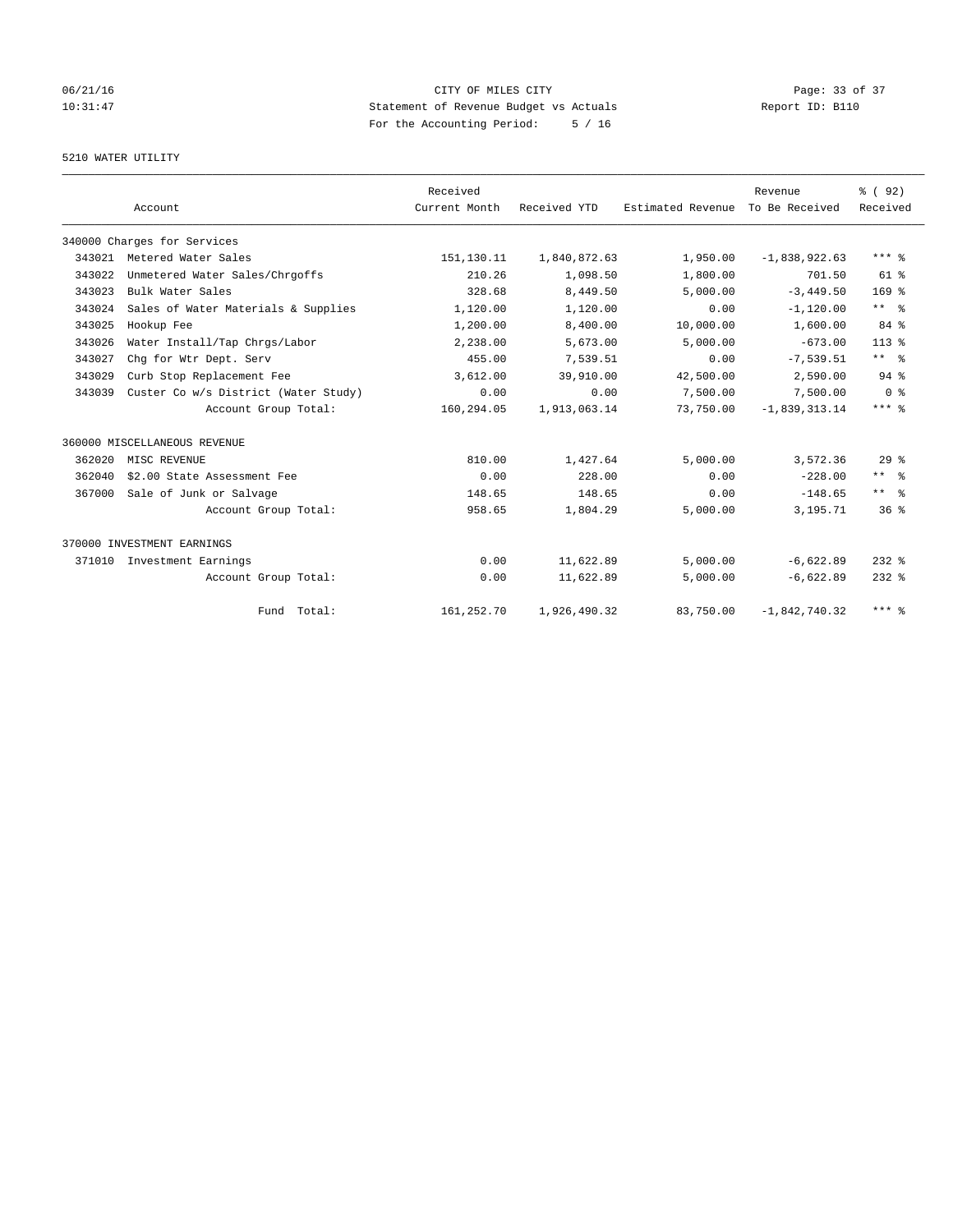# 06/21/16 Page: 34 of 37 10:31:47 Statement of Revenue Budget vs Actuals Report ID: B110 For the Accounting Period: 5 / 16

5310 SEWER UTILITY

|        |                                         | Received      |                 |                   | Revenue        | % (92)                  |
|--------|-----------------------------------------|---------------|-----------------|-------------------|----------------|-------------------------|
|        | Account                                 | Current Month | Received YTD    | Estimated Revenue | To Be Received | Received                |
|        | 330000 INTERGOVERNMENTAL REVENUES       |               |                 |                   |                |                         |
| 334120 | TSEP Grant                              | 100,000.00    | 100,000.00      | 500,000.00        | 400,000.00     | $20*$                   |
| 334121 | DNRC GRANTS                             | 0.00          | 50,000.00       | 100,000.00        | 50,000.00      | $50*$                   |
| 334122 | Renewable Resource Grant                | 0.00          | 0.00            | 100,000.00        | 100,000.00     | 0 <sup>8</sup>          |
|        | Account Group Total:                    | 100,000.00    | 150,000.00      | 700,000.00        | 550,000.00     | $21*$                   |
|        | 340000 Charges for Services             |               |                 |                   |                |                         |
| 341075 | Serv/Cnty-Interlocal Agmt               | 0.00          | 1,147.50        | 0.00              | $-1, 147.50$   | $***$ $=$ $\frac{6}{5}$ |
| 343031 | Sewer Service Charges                   | 162,786.63    | 1,147,641.91    | 1,305,744.00      | 158,102.09     | 88 %                    |
| 343032 | Sewer Installation Charges/Chrgoffs     | 210.25        | 1,098.49        | 1,300.00          | 201.51         | 84 %                    |
| 343033 | Hookup Fee                              | 600.00        | 3,000.00        | 6,000.00          | 3,000.00       | $50*$                   |
| 343034 | Treatment Facilities Fees               | 75.00         | 2,575.00        | 1,500.00          | $-1,075.00$    | 172.8                   |
| 343036 | Miscellaneous Sewer Revenue (Labor)     | 160.00        | 1,078.50        | 4,000.00          | 2,921.50       | $27$ $%$                |
| 343037 | Baker Road Etc.                         | 613.57        | 6,705.86        | 9,500.00          | 2,794.14       | 71.8                    |
| 343039 | Custer Co w/s District (Water Study)    | 0.00          | 0.00            | 15,000.00         | 15,000.00      | 0 <sup>8</sup>          |
|        | Account Group Total:                    | 164, 445.45   | 1, 163, 247. 26 | 1,343,044.00      | 179,796.74     | 87%                     |
|        | 360000 MISCELLANEOUS REVENUE            |               |                 |                   |                |                         |
| 361010 | Land Rental                             | 0.00          | 0.00            | 2,576.00          | 2,576.00       | 0 <sup>8</sup>          |
| 362020 | MISC REVENUE                            | 0.00          | 2,430.00        | 3,000.00          | 570.00         | $81$ %                  |
|        | Account Group Total:                    | 0.00          | 2,430.00        | 5,576.00          | 3,146.00       | $44*$                   |
|        | 370000 INVESTMENT EARNINGS              |               |                 |                   |                |                         |
|        | 371010 Investment Earnings              | 0.00          | 1,358.66        | 1,000.00          | $-358.66$      | 136 <sub>8</sub>        |
|        | Account Group Total:                    | 0.00          | 1,358.66        | 1,000.00          | $-358.66$      | $136*$                  |
|        | 380000 OTHER FINANCING SOURCES          |               |                 |                   |                |                         |
|        | 381070 Proceeds/Loans/Intercap 016-2015 | 0.00          | 0.00            | 6,000,000.00      | 6,000,000.00   | 0 %                     |
|        | Account Group Total:                    | 0.00          | 0.00            | 6,000,000.00      | 6,000,000.00   | 0 <sup>8</sup>          |
|        | Fund Total:                             | 264, 445.45   | 1,317,035.92    | 8,049,620.00      | 6,732,584.08   | 16 <sup>8</sup>         |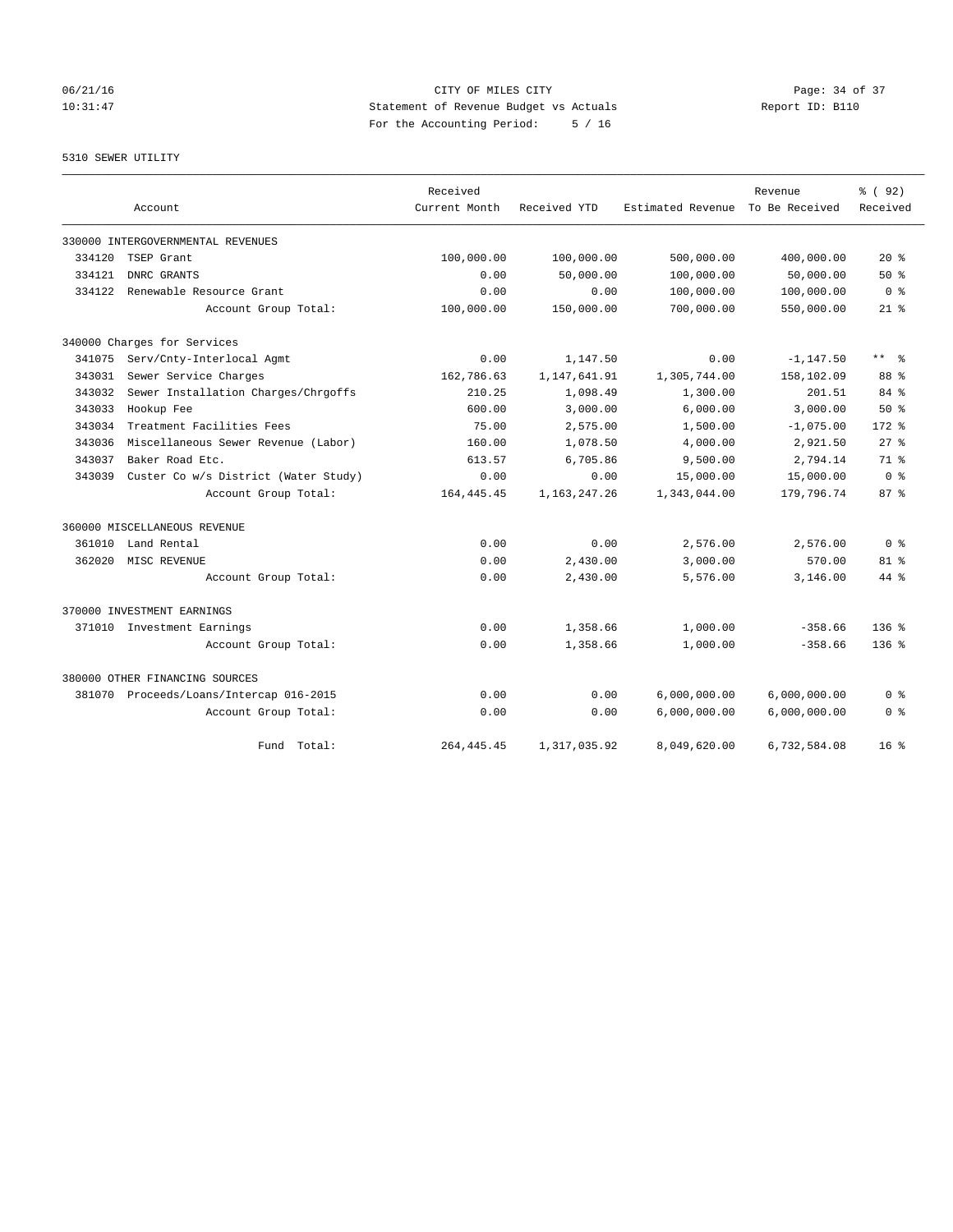# 06/21/16 Page: 35 of 37 10:31:47 Statement of Revenue Budget vs Actuals Report ID: B110 For the Accounting Period: 5 / 16

5510 AMBULANCE FUND

|              |                                            | Received      |              |                   | Revenue        | % (92)         |
|--------------|--------------------------------------------|---------------|--------------|-------------------|----------------|----------------|
|              | Account                                    | Current Month | Received YTD | Estimated Revenue | To Be Received | Received       |
| 310000 TAXES |                                            |               |              |                   |                |                |
| 311010       | Real Property Taxes                        | 0.00          | 5,015.30     | 8,366.00          | 3,350.70       | 60 %           |
| 311020       | Personal Property Taxes                    | 0.00          | 24.53        | 273.00            | 248.47         | 9 <sup>8</sup> |
| 312000       | Penalty & Interest on Delinquent Taxes     | 0.00          | 13.51        | 30.00             | 16.49          | $45$ $%$       |
|              | Account Group Total:                       | 0.00          | 5,053.34     | 8,669.00          | 3,615.66       | 58 %           |
|              | 330000 INTERGOVERNMENTAL REVENUES          |               |              |                   |                |                |
|              | 331040 Medicaid Supplemental Program-State | 0.00          | 0.00         | 6,398.00          | 6,398.00       | 0 <sup>8</sup> |
|              | Account Group Total:                       | 0.00          | 0.00         | 6,398.00          | 6,398.00       | 0 <sup>8</sup> |
|              | 340000 Charges for Services                |               |              |                   |                |                |
| 341075       | Serv/Cnty-Interlocal Agmt                  | 0.00          | 22,150.00    | 31,000.00         | 8,850.00       | 71 %           |
| 342026       | Ambulance Charges                          | 65,610.74     | 686,994.77   | 830,204.00        | 143,209.23     | 83%            |
| 342027       | Ambulance Standby                          | 2,080.00      | 3,430.00     | 5,000.00          | 1,570.00       | 69 %           |
|              | Account Group Total:                       | 67,690.74     | 712,574.77   | 866,204.00        | 153,629.23     | 82 %           |
|              | 360000 MISCELLANEOUS REVENUE               |               |              |                   |                |                |
| 362020       | MISC REVENUE                               | 0.00          | 4.34         | 0.00              | $-4.34$        | ** %           |
| 366010       | Misc- From Charge off Accts                | 5.50          | 1,290.86     | 2,500.00          | 1,209.14       | $52$ $%$       |
|              | Account Group Total:                       | 5.50          | 1,295.20     | 2,500.00          | 1,204.80       | $52$ $%$       |
|              | Fund Total:                                | 67,696.24     | 718,923.31   | 883,771.00        | 164,847.69     | $81$ %         |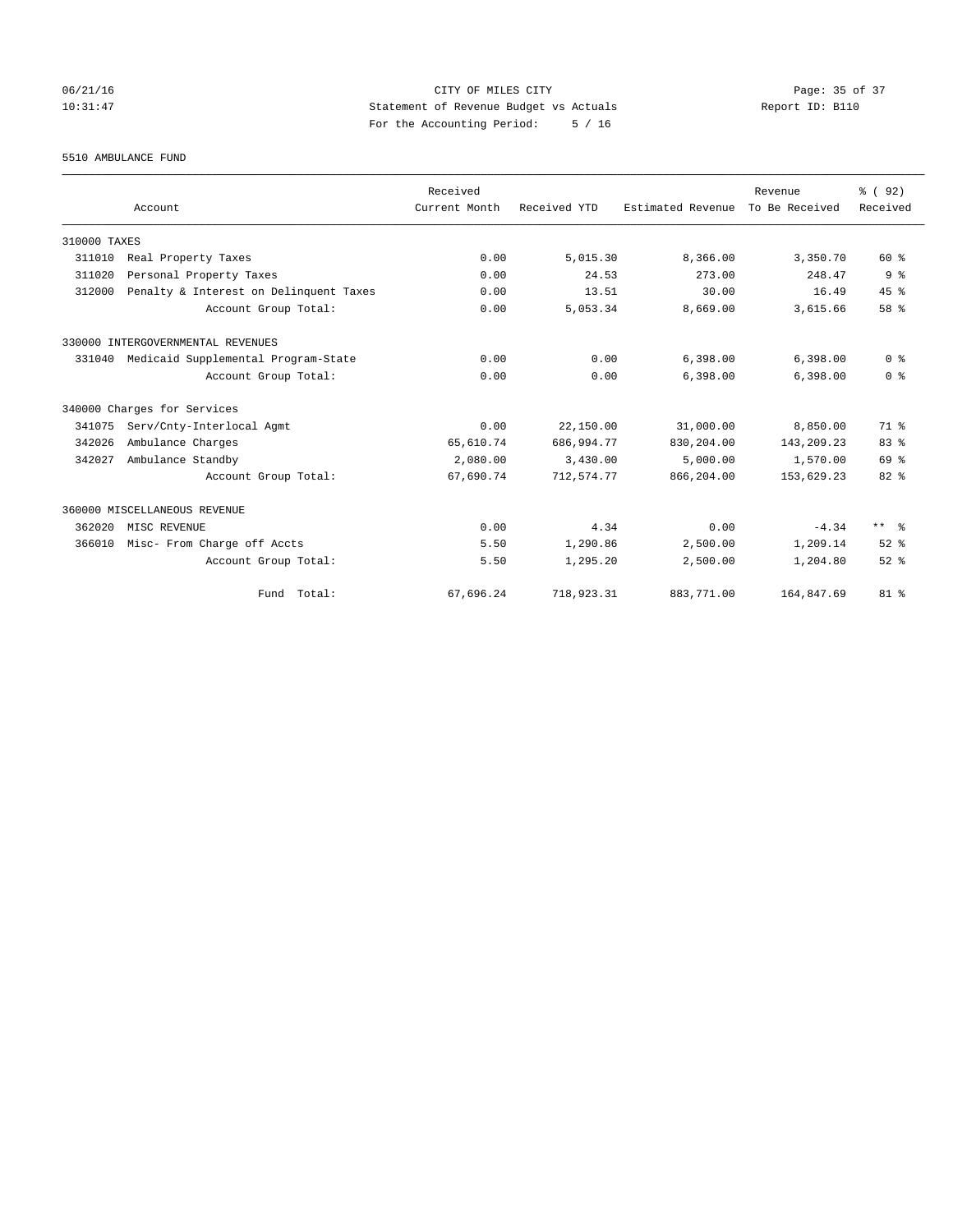# 06/21/16 Page: 36 of 37 10:31:47 Statement of Revenue Budget vs Actuals Report ID: B110 For the Accounting Period: 5 / 16

5610 AIRPORT OPERATING

|              |                                        | Received      |              |                                  | Revenue        | % (92)          |
|--------------|----------------------------------------|---------------|--------------|----------------------------------|----------------|-----------------|
|              | Account                                | Current Month | Received YTD | Estimated Revenue To Be Received |                | Received        |
| 310000 TAXES |                                        |               |              |                                  |                |                 |
| 311010       | Real Property Taxes                    | 0.00          | 7,522.44     | 12,550.00                        | 5,027.56       | $60*$           |
| 311020       | Personal Property Taxes                | 0.00          | 36.78        | 399.00                           | 362.22         | 9 <sub>8</sub>  |
| 312000       | Penalty & Interest on Delinquent Taxes | 0.00          | 20.32        | 40.00                            | 19.68          | $51$ $%$        |
|              | Account Group Total:                   | 0.00          | 7,579.54     | 12,989.00                        | 5,409.46       | 58 %            |
|              | 330000 INTERGOVERNMENTAL REVENUES      |               |              |                                  |                |                 |
| 331129       | Federal Aeronautics Admin Grant        | 0.00          | 3,558,461.08 | 3,172,296.00                     | $-386, 165.08$ | $112*$          |
| 334032       | Aero Grant 016-2015                    | 0.00          | 81,407.00    | 81,407.00                        | 0.00           | $100$ %         |
| 334060       | Coal Impact Grant-016-2015             | 0.00          | 0.00         | 166,118.00                       | 166,118.00     | 0 <sup>8</sup>  |
|              | Account Group Total:                   | 0.00          | 3,639,868.08 | 3,419,821.00                     | $-220,047.08$  | $106$ %         |
|              | 340000 Charges for Services            |               |              |                                  |                |                 |
| 341075       | Serv/Cnty-Interlocal Agmt              | 0.00          | 15, 212, 25  | 26,528.00                        | 11, 315.75     | $57*$           |
| 343018       | Sale of Street & Roadway Materials     | 0.00          | 0.00         | 40,000.00                        | 40,000.00      | 0 <sup>8</sup>  |
| 343061       | Landing Fees                           | 199.50        | 2,416.61     | 2,500.00                         | 83.39          | 97%             |
| 343062       | Aviation Fuel                          | 25,850.00     | 373, 201.86  | 390,000.00                       | 16,798.14      | 96 <sup>°</sup> |
| 343064       | Hangar Rent                            | 5,186.18      | 53, 532.83   | 62,733.00                        | 9,200.17       | 85%             |
| 343065       | Building Rentals                       | 1,124.89      | 11,799.69    | 12,526.00                        | 726.31         | $94$ $%$        |
| 343067       | Other - Miscellaneous                  | 0.00          | 2,000.00     | 0.00                             | $-2,000.00$    | $***$ $ -$      |
|              | Account Group Total:                   | 32,360.57     | 458, 163. 24 | 534,287.00                       | 76, 123. 76    | 86 <sup>8</sup> |
|              | 360000 MISCELLANEOUS REVENUE           |               |              |                                  |                |                 |
| 361010       | Land Rental                            | 1,560.01      | 20,762.05    | 26,784.00                        | 6,021.95       | 78 %            |
| 362020       | MISC REVENUE                           | 0.00          | 245.19       | 600.00                           | 354.81         | $41*$           |
|              | Account Group Total:                   | 1,560.01      | 21,007.24    | 27,384.00                        | 6,376.76       | $77$ $%$        |
|              | 370000 INVESTMENT EARNINGS             |               |              |                                  |                |                 |
|              | 371010 Investment Earnings             | 0.00          | 20.52        | 156.00                           | 135.48         | $13*$           |
|              | Account Group Total:                   | 0.00          | 20.52        | 156.00                           | 135.48         | $13*$           |
|              | 380000 OTHER FINANCING SOURCES         |               |              |                                  |                |                 |
|              | 381071 MT Aero Loan 016-2015           | 0.00          | 169,530.00   | 43,222.00                        | $-126, 308.00$ | $392$ $%$       |
|              | Account Group Total:                   | 0.00          | 169,530.00   | 43,222.00                        | $-126, 308.00$ | 392 %           |
|              | Fund Total:                            | 33,920.58     | 4,296,168.62 | 4,037,859.00                     | $-258, 309.62$ | 106 %           |